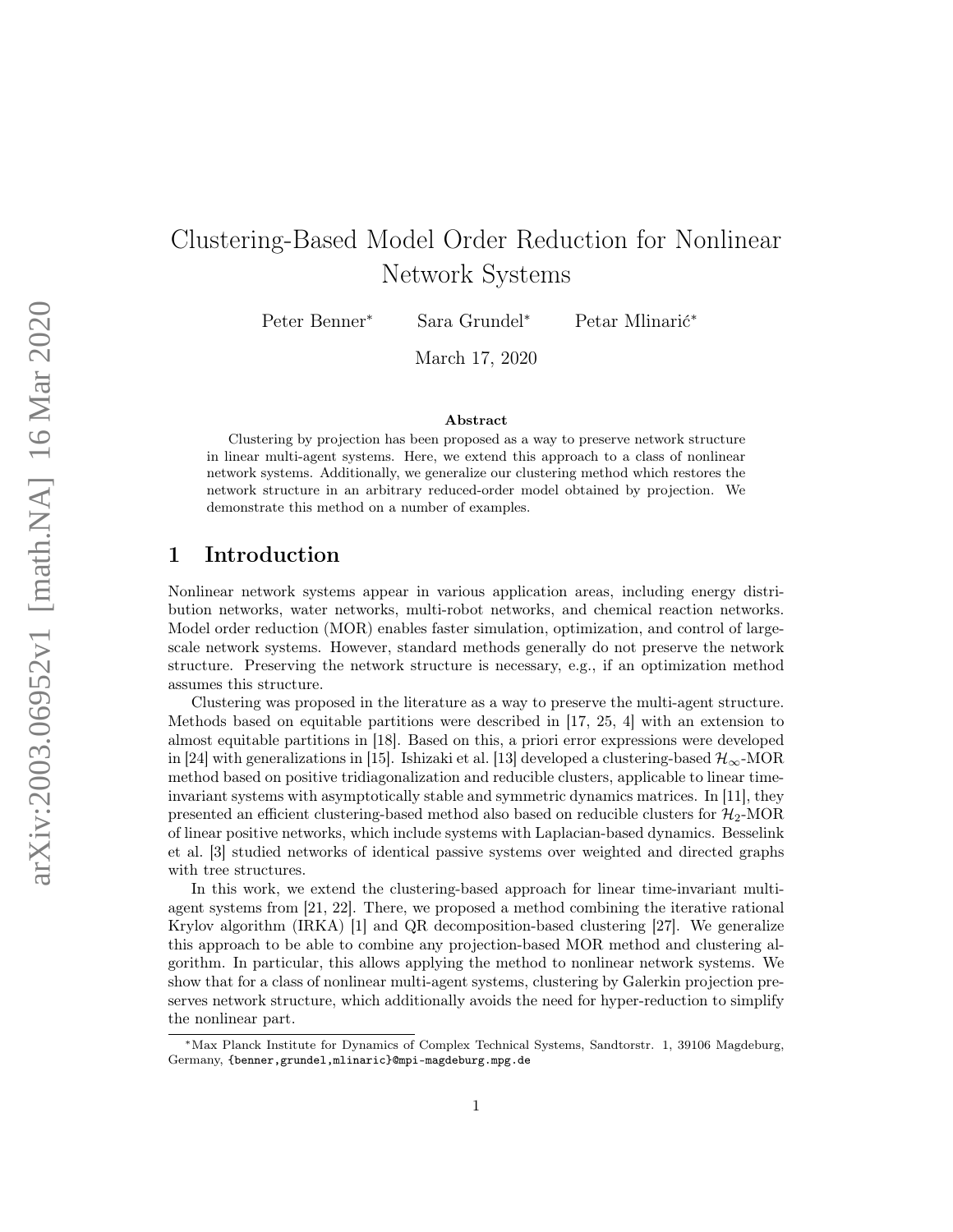The outline of this paper is as follows. First, we provide some background information on linear multi-agent systems in Section [2.](#page-1-0) In Section [3,](#page-6-0) we recall our clustering-based MOR method for linear multi-agent systems and generalize it to a framework which allows combining any projection-based MOR method and clustering algorithm. In Section [4,](#page-8-0) we extend clustering by projection to a class of nonlinear multi-agent systems, which also permits the applicability of our framework. We demonstrate the approach numerically in Section [5](#page-10-0) and conclude with Section [6.](#page-11-0)

## <span id="page-1-0"></span>2 Preliminaries

We present some basic concepts from graph theory in Section [2.1,](#page-1-1) graph partitions in Section [2.2,](#page-2-0) before moving on to linear multi-agent systems in Section [2.3](#page-2-1) and clustering-based MOR in Section [2.4.](#page-4-0) Additionally, we give remarks on MOR for non-asymptotically stable linear multi-agent systems in Section [2.5.](#page-5-0)

## <span id="page-1-1"></span>2.1 Graph theory

The notation in this section is based on [\[20\]](#page-14-4) and [\[7\]](#page-12-3).

A graph G consists of a vertex set  $V$  and an edge set E encoding the relation between vertices. Undirected graphs are those for which the edge set is a subset of the set of all unordered pairs of vertices, i.e.,  $E \subseteq \{ \{i, j\} : i, j \in V, i \neq j \}$ . On the other hand, a graph is directed if  $E \subseteq \{(i, j) : i, j \in V, i \neq j\}$ . We think of an edge  $(i, j)$  as an arrow starting from vertex i and ending at j. We only consider *simple* graphs, i.e., graphs without self-loops or multiple copies of the same edge. Additionally, we only consider *finite graphs*, i.e., graphs with a finite number of vertices  $n := |V|$ . Without loss of generality, let  $V = \{1, 2, ..., n\}$ .

For an undirected graph, a path of length  $\ell$  is a sequence of distinct vertices  $i_0, i_1, \ldots, i_\ell$ such that  $\{i_k, i_{k+1}\}\in \mathsf{E}$  for  $k=0,1,\ldots,\ell-1$ . For a directed graph, a *directed path* of length  $\ell$  is a sequence of distinct vertices  $i_0, i_1, \ldots, i_\ell$  such that  $(i_k, i_{k+1}) \in \mathsf{E}$  for  $k = 0, 1, \ldots, \ell-1$ . An undirected graph is *connected* if there is a path between any two distinct vertices  $i, j \in V$ . A directed graph is strongly connected if there is a directed path between any two distinct vertices  $i, j \in V$ .

We can associate weights to edges of a graph by a *weight function*  $w: E \to \mathbb{R}$ . If  $w(e) > 0$ for all  $e \in E$ , the tuple  $G = (V, E, w)$  is called a *weighted graph*. In the following, we will focus on weighted graphs. In particular, we will directly generalize concepts for unweighted graphs from [\[20,](#page-14-4) [7\]](#page-12-3), as was done in [\[24\]](#page-15-1).

The *adjacency matrix*  $A = [a_{ij}]_{i,j \in V} \in \mathbb{R}^{n \times n}$  of an undirected weighted graph is defined component-wise by

$$
\mathsf{a}_{ij} \coloneqq \begin{cases} \mathsf{w}(\{i,j\}), & \text{if } \{i,j\} \in \mathsf{E}, \\ 0, & \text{otherwise}, \end{cases}
$$

and for a directed weighted graph as

$$
\mathsf{a}_{ij} := \begin{cases} \mathsf{w}((j,i)), & \text{if } (j,i) \in \mathsf{E}, \\ 0, & \text{otherwise.} \end{cases}
$$

For every vertex  $i \in V$ , its in-degree is  $\delta_i := \sum_{j=1}^n a_{ij}$ . The diagonal matrix  $D := diag(\delta_1, \delta_2, \ldots, \delta_n)$ is called the *in-degree matrix*. Notice that  $\overline{D} = diag(A1)$ , where 1 is the vector of all ones.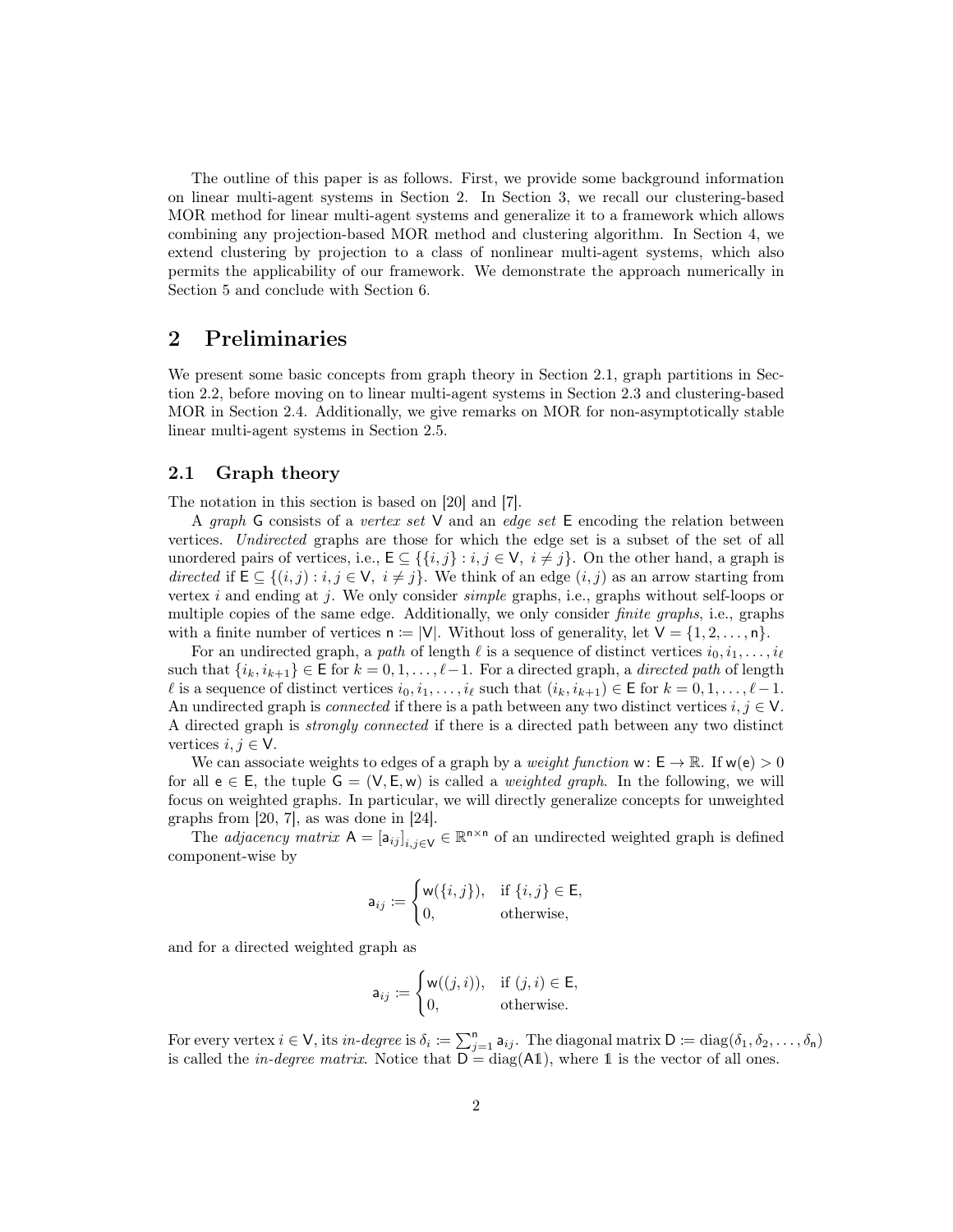Let  $e_1, e_2, \ldots, e_{|E|}$  be all the edges of G in some order. The *incidence matrix*  $R \in \mathbb{R}^{n \times |E|}$ of a directed graph G is defined component-wise

$$
[\mathsf{R}]_{ik} := \begin{cases} -1, & \text{if } \mathsf{e}_k = (i,j) \text{ for some } j \in \mathsf{V}, \\ 1, & \text{if } \mathsf{e}_k = (j,i) \text{ for some } j \in \mathsf{V}, \\ 0, & \text{otherwise.} \end{cases}
$$

If G is undirected, we assign some orientation to every edge to define a directed graph  $\mathsf{G}^o$ , and define the incidence matrix of  $G$  to be the incidence matrix of  $G<sup>o</sup>$ . The weight matrix is defined as  $W := diag(w(e_1), w(e_2), \ldots, w(e_{|E|})).$ 

The (in-degree) Laplacian matrix L is defined by  $L := D - A$ . For undirected graphs, it can be checked that  $L = RWR^{T}$ , using

$$
\text{RWR}^{\text{T}} = \sum_{\{i,j\} \in \text{E}} \mathsf{a}_{ij} (e_i - e_j)(e_i - e_j)^{\text{T}},
$$

which is independent of the order of edges defining R and W or the orientation of edges in G<sup>o</sup>. From the definition of L, it directly follows that the sum of each row in L is zero, i.e.,  $L1 = 0$ . From  $L = RWR^{T}$ , we immediately see that, for undirected weighted graphs, the Laplacian matrix L is symmetric positive semidefinite.

The following theorem, based on Theorem 2.8 in [\[20\]](#page-14-4), states how connectedness of a graph is related to the spectral properties of L.

**Theorem 2.1.** Let  $G = (V, E, w)$  be an undirected weighted graph, L its Laplacian matrix, and  $0 = \lambda_1 \leqslant \lambda_2 \leqslant \cdots \leqslant \lambda_n$  the eigenvalues of L. Then the following statements are equivalent:

- 1. G is connected,
- 2.  $\lambda_2 > 0$ ,
- 3.  $ker(L) = im(1)$ .

#### <span id="page-2-0"></span>2.2 Graph partitions

A nonempty subset  $C \subset V$  is called a *cluster* of V. A *graph partition*  $\pi$  is a partition of the vertex set V. The *characteristic vector* of a cluster  $C \subseteq V$  is the vector  $p(C) \in \mathbb{R}^n$  defined with

$$
[p(\mathsf{C})]_i \coloneqq \begin{cases} 1 & \text{if } i \in \mathsf{C}, \\ 0 & \text{otherwise.} \end{cases}
$$

The *characteristic matrix of a partition*  $\pi = \{C_1, C_2, \ldots, C_r\}$  of the graph G is the matrix  $P \in \mathbb{R}^{n \times r}$  defined by

$$
P \coloneqq \begin{bmatrix} p(C_1) & p(C_2) & \cdots & p(C_r) \end{bmatrix}.
$$

## <span id="page-2-1"></span>2.3 Linear multi-agent systems

Here, we focus on linear time-invariant multi-agent systems (cf. [\[3,](#page-12-1) [5,](#page-12-4) [6,](#page-12-5) [13,](#page-13-1) [12,](#page-13-3) [14,](#page-13-4) [23,](#page-14-5) [24\]](#page-15-1)). Additionally, we restrict ourselves to multi-agent systems defined over an undirected, weighted, and connected graph  $G = (V, E, w)$ .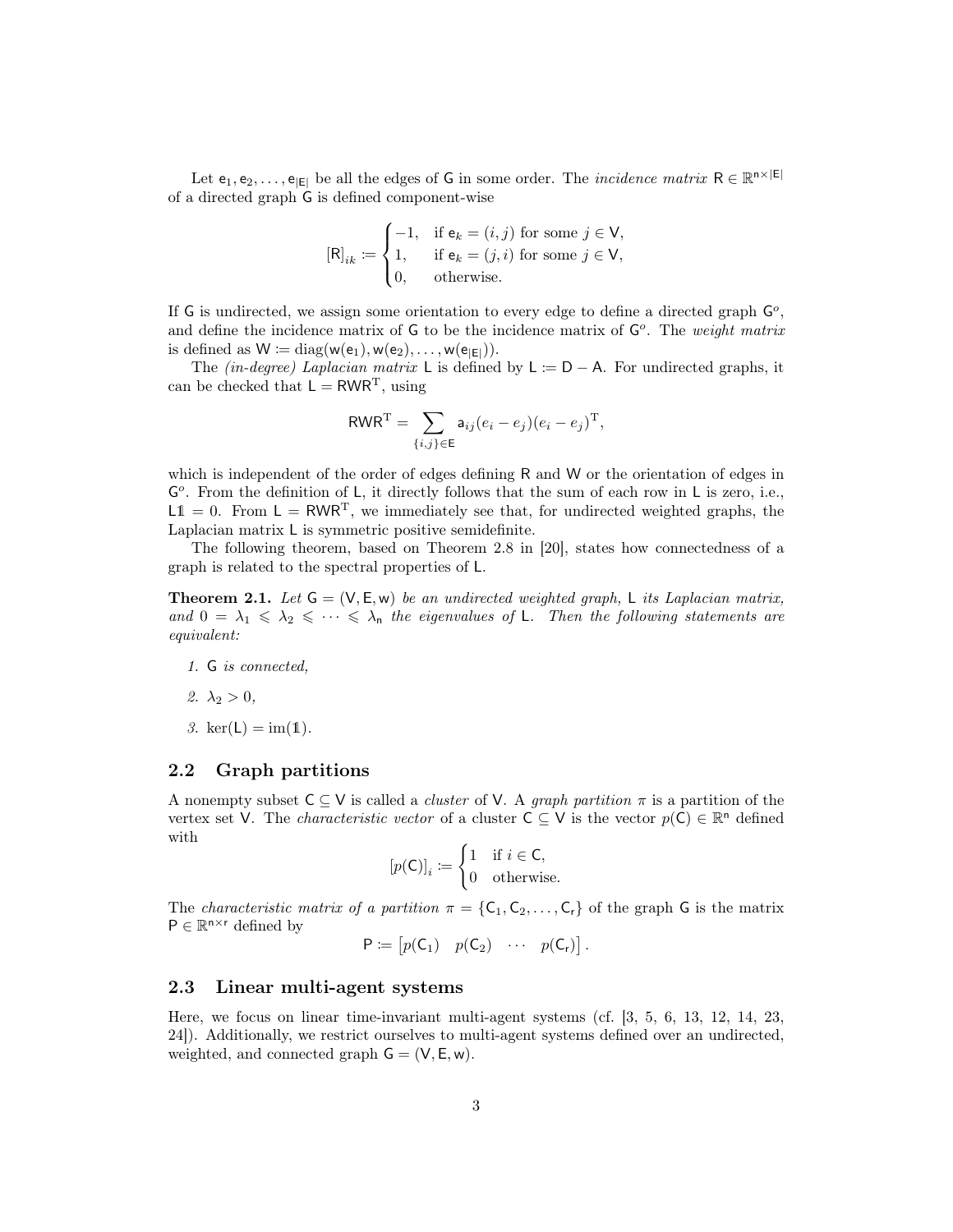The dynamics of the *i*th agent, for  $i \in V = \{1, 2, ..., n\}$ , is

$$
E\dot{x}_i(t) = Ax_i(t) + Bv_i(t),
$$
  

$$
z_i(t) = Cx_i(t),
$$

with system matrices  $E, A \in \mathbb{R}^{n \times n}$ , input matrix  $B \in \mathbb{R}^{n \times m}$ , output matrix  $C \in \mathbb{R}^{p \times n}$ , state  $x_i(t) \in \mathbb{R}^n$ , input  $v_i(t) \in \mathbb{R}^m$ , and output  $z_i(t) \in \mathbb{R}^p$ . We assume the matrix E to be invertible. The interconnections are

$$
\mathsf{m}_iv_i(t) = \sum_{j=1}^{\mathsf{n}} \mathsf{a}_{ij} K(z_j(t) - z_i(t)) + \sum_{k=1}^{\mathsf{m}} \mathsf{b}_{ik} u_k(t),
$$

for  $i = 1, 2, ..., n$ , with inertias  $m_i > 0$ , coupling matrix  $K \in \mathbb{R}^{m \times p}$ , external inputs  $u_k(t) \in \mathbb{R}^m$ ,  $k = 1, 2, ..., m$ , where  $A = [a_{ij}]$  is the adjacency matrix of the graph G. The outputs are

$$
y_{\ell}(t) = \sum_{j=1}^{n} c_{\ell j} z_j(t)
$$

for  $\ell = 1, 2, \ldots, p$ . Define

$$
\mathsf{M} := \text{diag}(\mathsf{m}_i) \in \mathbb{R}^{n \times n}, \ \mathsf{B} := [\mathsf{b}_{ik}] \in \mathbb{R}^{n \times m}, \ \mathsf{C} := [\mathsf{c}_{\ell j}] \in \mathbb{R}^{p \times n},
$$

$$
x(t) := \text{col}(x_i(t)) \in \mathbb{R}^{nn}, \ v(t) := \text{col}(v_i(t)) \in \mathbb{R}^{nm}, \ z(t) := \text{col}(z_i(t)) \in \mathbb{R}^{np},
$$

$$
u(t) := \text{col}(u_k(t)) \in \mathbb{R}^{mm}, \ \text{and} \ y(t) := \text{col}(y_\ell(t)) \in \mathbb{R}^{pp}.
$$

Then the agent dynamics can be rewritten as

$$
(I_n \otimes E)\dot{x}(t) = (I_n \otimes A)x(t) + (I_n \otimes B)v(t),
$$
  
 
$$
z(t) = (I_n \otimes C)x(t),
$$

interconnection as

$$
(\mathsf{M} \otimes I_n)v(t) = (-\mathsf{L} \otimes K)z(t) + (\mathsf{B} \otimes I_m)u(t),
$$

and output as

$$
y(t) = (\mathsf{C} \otimes I_p)z(t).
$$

Therefore, we have

<span id="page-3-0"></span>
$$
(M \otimes E)\dot{x}(t) = (M \otimes A - L \otimes BKC)x(t) + (B \otimes B)u(t),
$$
  

$$
y(t) = (C \otimes C)x(t).
$$
 (1)

Of particular interest are leader-follower multi-agent systems where only some agents (leaders) receive external input, while other agents (followers) receive no inputs. Let  $m \in$  $\{1, 2, \ldots, n\}$  be the number of leaders,  $V_L = \{v_1, v_2, \ldots, v_m\} \subseteq V$  the set of leaders, and  $V_F = V \setminus V_L$  the set of followers. Then, with  $B$  defined by

$$
\mathsf{b}_{ik} \coloneqq \begin{cases} 1, & \text{if } i = \mathsf{v}_k, \\ 0, & \text{otherwise,} \end{cases}
$$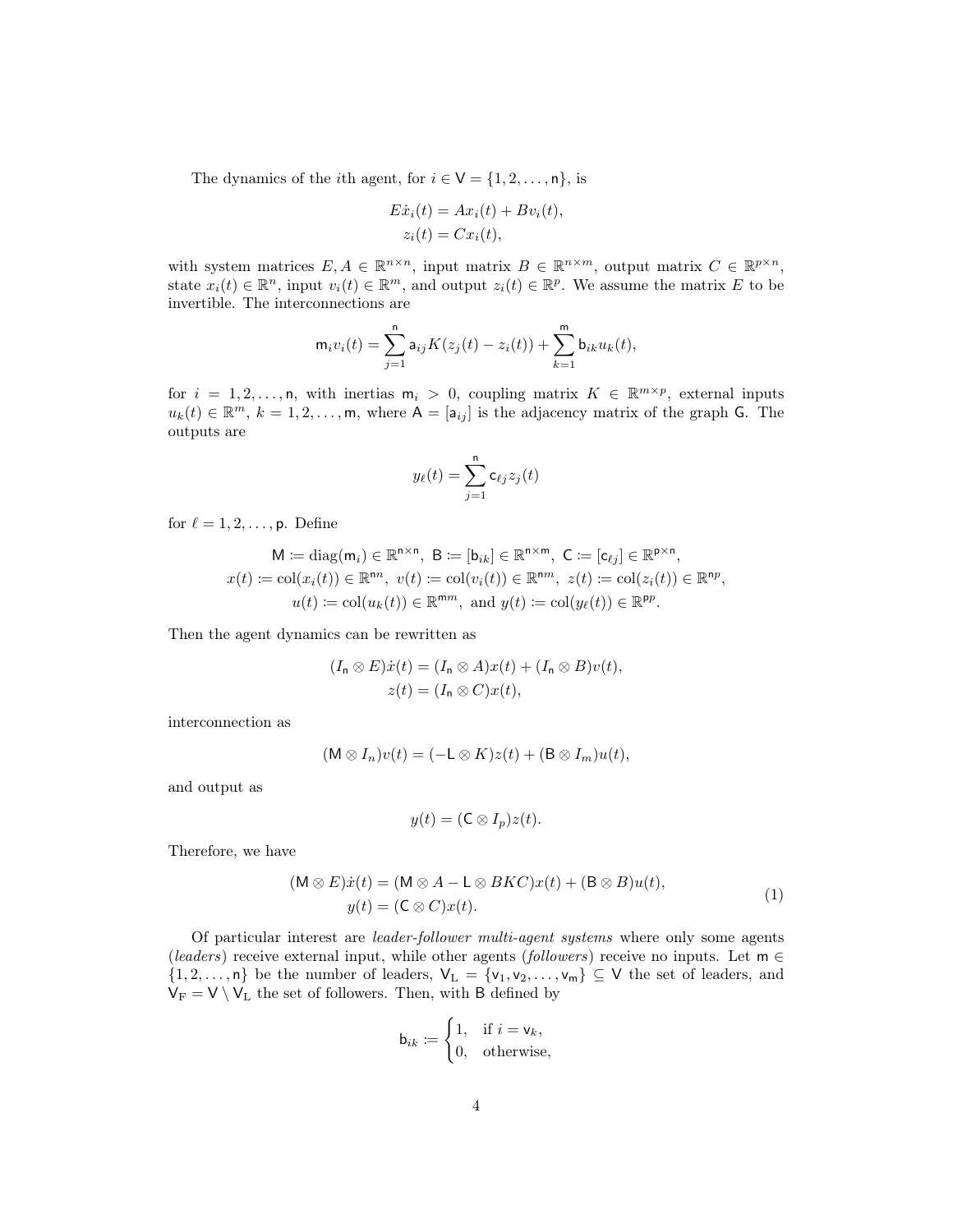the system [\(1\)](#page-3-0) becomes a leader-follower multi-agent system. One important class are multiagent systems with *single-integrator agents*, i.e., with  $n = 1$ ,  $A = 0$ , and  $B = C = K = E$ 1. Thus, system [\(1\)](#page-3-0) becomes

<span id="page-4-1"></span>
$$
\begin{aligned} \mathbf{M}\dot{x}(t) &= -\mathbf{L}x(t) + \mathbf{B}u(t), \\ y(t) &= \mathbf{C}x(t). \end{aligned} \tag{2}
$$

The property of interest for multi-agent systems is *synchronization*.

**Definition 2.2.** The system  $(M \otimes E)\dot{x}(t) = (M \otimes A - L \otimes BK C)x(t)$  is synchronized if

$$
\lim_{t \to \infty} (x_i(t) - x_j(t)) = 0,
$$

for all  $i, j \in V$  and all initial conditions  $x(0) = x_0$ .

For system [\(1\)](#page-3-0), this is equivalent to  $(L \otimes I_n)x(t) \to 0$ , because the multi-agent system is defined on a connected graph. The following results gives another equivalent condition ([\[16,](#page-14-6) Theorem 1], [\[23,](#page-14-5) Lemma 4.2]).

<span id="page-4-6"></span>**Proposition 2.3.** The system  $(M \otimes E)\dot{x}(t) = (M \otimes A - L \otimes BKC)x(t)$  is synchronized if and only if  $(A - \lambda BKC, E)$  is Hurwitz for all nonzero eigenvalues  $\lambda$  of  $(L, M)$ .

Note that linear multi-agent systems with single integrator agents, as in [\(2\)](#page-4-1), are synchronized.

## <span id="page-4-0"></span>2.4 Clustering-based model order reduction

By choosing some matrices  $V, W \in \mathbb{R}^{n \times r}$ , we get the reduced model for [\(2\)](#page-4-1)

$$
W^{\mathrm{T}}MV\dot{\hat{x}}(t) = -W^{\mathrm{T}}LV\hat{x}(t) + W^{\mathrm{T}}Bu(t),
$$
  
\n
$$
\hat{y}(t) = CV\hat{x}(t),
$$
\n(3)

or, for  $(1)$ ,

<span id="page-4-3"></span>
$$
WT(M \otimes E)V\dot{\hat{x}}(t) = WT(M \otimes A - L \otimes BKC)V\hat{x}(t) + WT(B \otimes B)u(t),
$$
  

$$
\hat{y}(t) = (C \otimes C)V\hat{x}(t),
$$
 (4)

<span id="page-4-4"></span>which is not necessarily a multi-agent system. As suggested in  $[5]$  (similar to  $[24, 13]$  $[24, 13]$ ), using

<span id="page-4-2"></span>
$$
V = W = \mathsf{P},\tag{5}
$$

in [\(3\)](#page-4-2), or in general

<span id="page-4-5"></span>
$$
V = W = \mathsf{P} \otimes I_n,\tag{6}
$$

in [\(4\)](#page-4-3), preserves the structure, where P is a characteristic matrix of a partition  $\pi$  of the vertex set V. In particular,  $P^{T}MP$  is a positive definite diagonal matrix and  $P^{T}LP$  is the Laplacian matrix of the reduced graph.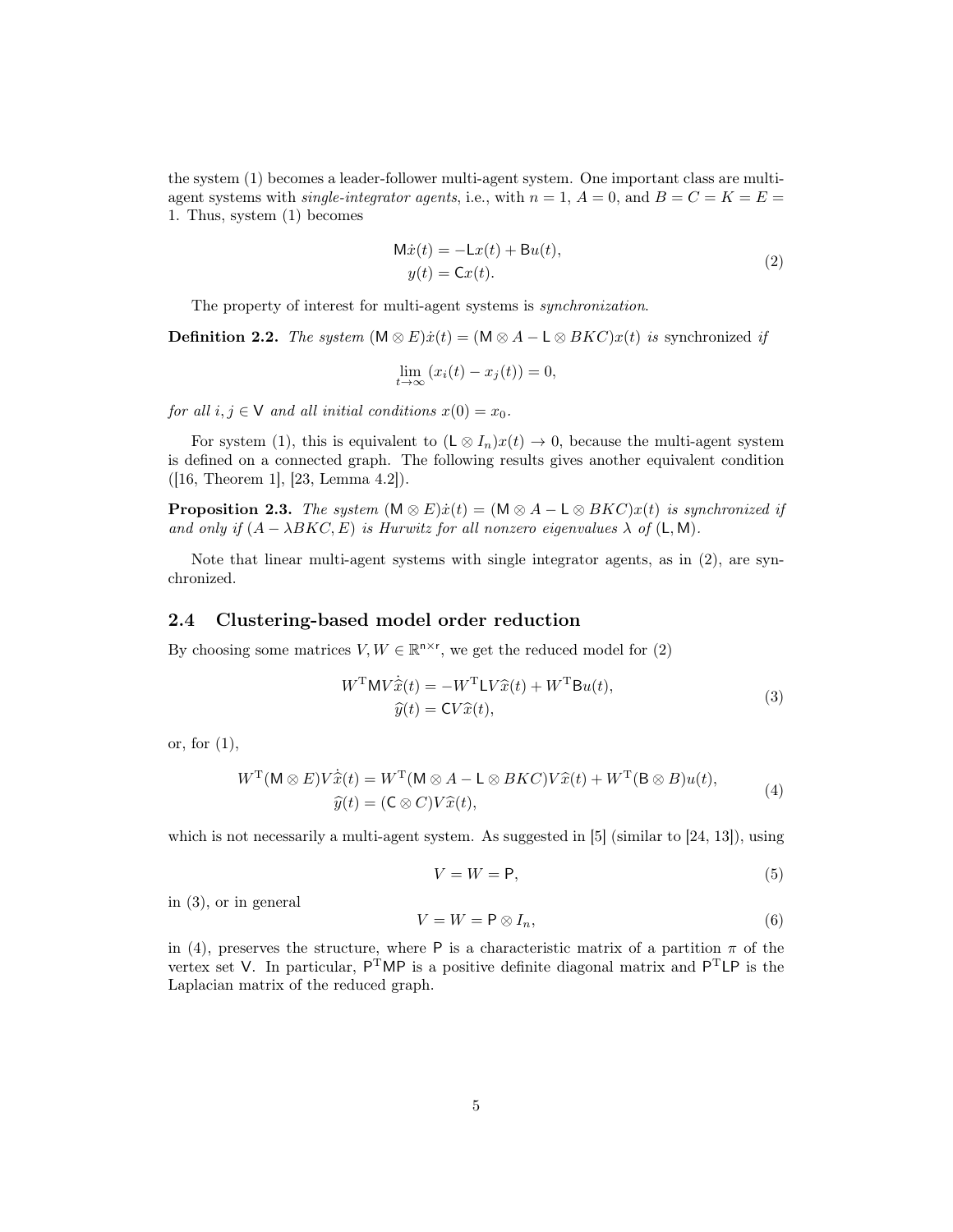#### <span id="page-5-0"></span>2.5 Model reduction for non-asymptotically stable systems

Note that the system  $(2)$  is not (internally) asymptotically stable since L has a zero eigenvalue. We consider decomposition into asymptotically and non-asymptotically stable part for model reduction and computation of the systems norms. Therefore, we want to find an invertible matrix T such that

$$
\mathsf{T}^{\mathrm{T}}\mathsf{MT} = \begin{bmatrix} \mathsf{M}_{-} & 0 \\ 0 & \mathsf{m}_{+} \end{bmatrix} \text{ and } \mathsf{T}^{\mathrm{T}}\mathsf{LT} = \begin{bmatrix} \mathsf{L}_{-} & 0 \\ 0 & 0 \end{bmatrix},
$$

where  $\sigma(-L_-, M_-) \subset \mathbb{C}_-$ . We see that if

$$
T=\begin{bmatrix}T_+ & 1_n\end{bmatrix},
$$

then

$$
\mathsf{T}^{\mathrm{T}}\mathsf{M}\mathsf{T} = \begin{bmatrix} \mathsf{T}^{\mathrm{T}}_{\bot}\mathsf{M}\mathsf{T}_{-} & \mathsf{T}^{\mathrm{T}}_{\bot}\mathsf{M}\mathbb{1}_{\mathsf{n}} \\ \mathbb{1}^{\mathrm{T}}_{\mathsf{n}}\mathsf{M}\mathsf{T}_{-} & \mathbb{1}^{\mathrm{T}}_{\mathsf{n}}\mathsf{M}\mathbb{1}_{\mathsf{n}} \end{bmatrix} \text{ and } \mathsf{T}^{\mathrm{T}}\mathsf{L}\mathsf{T} = \begin{bmatrix} \mathsf{T}^{\mathrm{T}}_{-}\mathsf{L}\mathsf{T}_{-} & 0 \\ 0 & 0 \end{bmatrix}.
$$

To have  $T_{-}^{\text{T}}M1_{n} = 0$ , we need for the columns of  $T_{-}$  to be orthogonal to  $M1_{n}$ . This will also ensure that  $\sigma(-L_-, M_-) = \sigma(-T_-^T L T_-, T_-^T M T_-) \subset \mathbb{C}_-$ . Additionally,  $T_-$  should be such that both  $T_{-}^{T}MT_{-}$  and  $T_{-}^{T}LT_{-}$  are sparse. We chose

$$
\mathsf{T}_{-} = \begin{bmatrix} \alpha_1 & & & & \\ -\beta_1 & \alpha_2 & & & \\ & -\beta_2 & \ddots & & \\ & & \ddots & \ddots & \\ & & & -\beta_{n-1} \end{bmatrix}
$$

with some  $\alpha_i, \beta_i > 0$ ,  $i = 1, 2, ..., n - 1$ , which we determine next. From  $e_i^T T_{-}^T M \mathbb{1}_n = 0$ , we find  $\alpha_i \mathbf{m}_i = \beta_i \mathbf{m}_{i+1}$ . If we additionally set  $\alpha_i^2 + \beta_i^2 = 1$ , we get

$$
\alpha_i = \frac{m_{i+1}}{\sqrt{m_i^2 + m_{i+1}^2}}
$$
 and  $\beta_i = \frac{m_i}{\sqrt{m_i^2 + m_{i+1}^2}}$ .

To find the asymptotically stable part of the system  $(1)$ , let T and S be invertible matrices such that

$$
ST ET = \begin{bmatrix} E_- & 0 \\ 0 & E_+ \end{bmatrix} \text{ and } ST AT = \begin{bmatrix} A_- & 0 \\ 0 & A_+ \end{bmatrix},
$$

where  $\sigma(A_-, E_-) \subset \mathbb{C}_-$  and  $\sigma(A_+, E_+) \subset \overline{\mathbb{C}_+}.$  Then

$$
\begin{aligned}\n\begin{bmatrix}\nI_{(n-1)n} & 0 \\
0 & S\n\end{bmatrix}^{\mathrm{T}} (\mathsf{T} \otimes I_n)^{\mathrm{T}} (\mathsf{M} \otimes E) (\mathsf{T} \otimes I_n) \begin{bmatrix}\nI_{(n-1)n} & 0 \\
0 & T\n\end{bmatrix} \\
&= \begin{bmatrix}\nI_{(n-1)n} & 0 \\
0 & S\n\end{bmatrix}^{\mathrm{T}} \begin{bmatrix}\n\mathsf{M}_{-\otimes} E & 0 \\
0 & \mathsf{m}_{+} E\n\end{bmatrix} \begin{bmatrix}\nI_{(n-1)n} & 0 \\
0 & T\n\end{bmatrix} \\
&= \begin{bmatrix}\n\mathsf{M}_{-\otimes} E & 0 & 0 \\
0 & \mathsf{m}_{+} E_{-} & 0 \\
0 & 0 & \mathsf{m}_{+} E_{+}\n\end{bmatrix}\n\end{aligned}
$$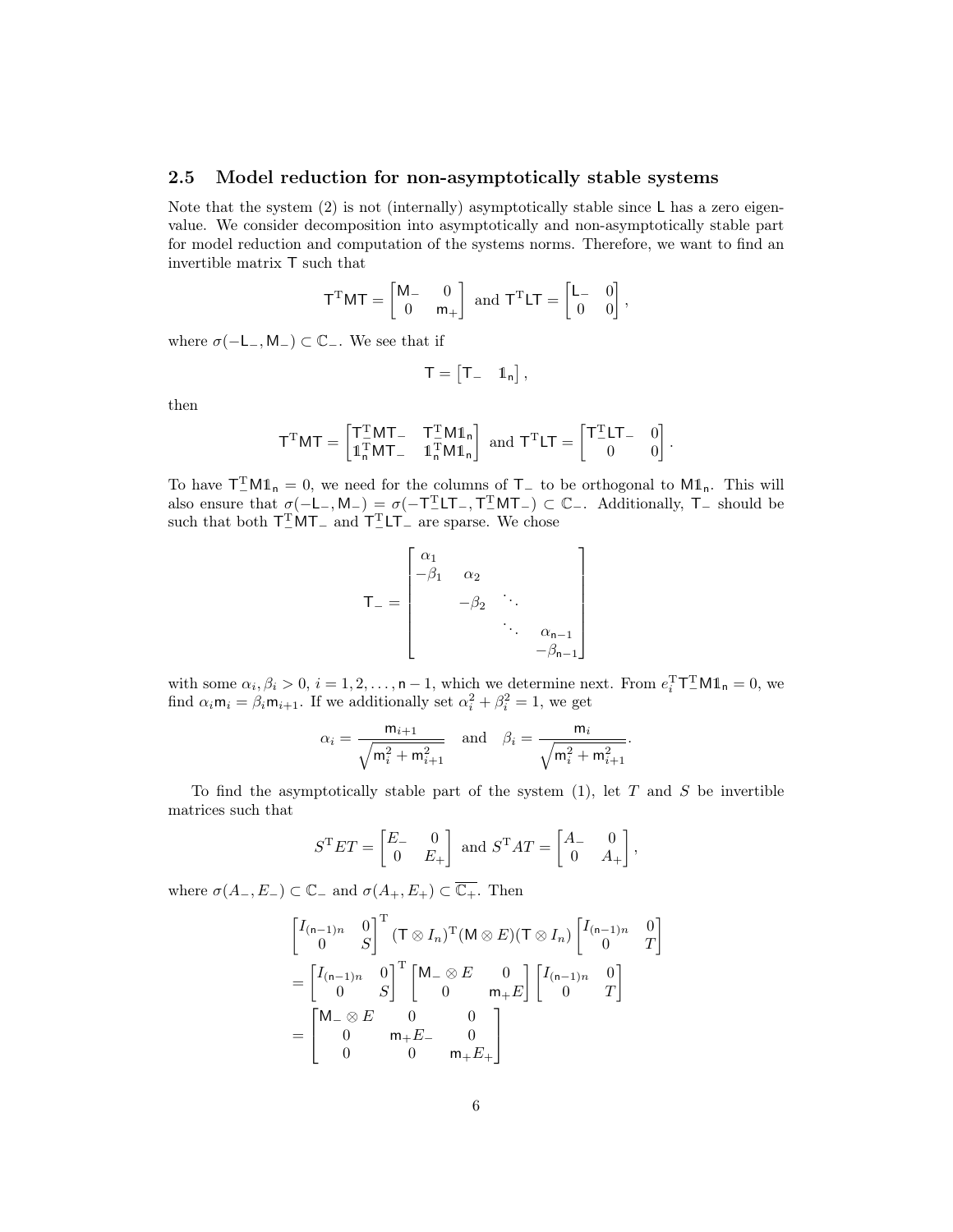and

$$
\begin{aligned}\n\begin{bmatrix}\nI_{(n-1)n} & 0 \\
0 & S\n\end{bmatrix}^{\mathrm{T}} (\mathsf{T} \otimes I_n)^{\mathrm{T}} (\mathsf{M} \otimes A - \mathsf{L} \otimes BKC) (\mathsf{T} \otimes I_n) \begin{bmatrix}\nI_{(n-1)n} & 0 \\
0 & T\n\end{bmatrix} \\
&= \begin{bmatrix}\nI_{(n-1)n} & 0 \\
0 & S\n\end{bmatrix}^{\mathrm{T}} \begin{bmatrix}\n\mathsf{M}_{-} \otimes A - \mathsf{L}_{-} \otimes BKC & 0 \\
0 & m_{+}A\n\end{bmatrix} \begin{bmatrix}\nI_{(n-1)n} & 0 \\
0 & T\n\end{bmatrix} \\
&= \begin{bmatrix}\n\mathsf{M}_{-} \otimes A - \mathsf{L}_{-} \otimes BKC & 0 & 0 \\
0 & m_{+}A_{-} & 0 \\
0 & 0 & m_{+}A_{+}\n\end{bmatrix}.\n\end{aligned}
$$

Since the original system is assumed to be synchronized, we have that  $\sigma(M-\otimes A-L_-\otimes A)$  $BKC, M<sub>-</sub> \otimes E) \subset \mathbb{C}_-.$ 

# <span id="page-6-0"></span>3 Clustering for linear multi-agent systems

In this section, we motivate our general approach for clustering-based linear multi-agent systems. Since clustering is generally a difficult combinatorial problem (see, e.g., [\[26\]](#page-15-3)), we propose a heuristic approach for finding suboptimal partitions.

In Section [3.1,](#page-6-1) we motivate and describe our MOR method on the case of linear multiagent system with single-integrator agents and extend it in Section [3.2](#page-8-1) to higher-order agents.

## <span id="page-6-1"></span>3.1 Single-integrator agents

For simplicity, we first consider multi-agent systems with single-integrator agents as in [\(2\)](#page-4-1). Let

$$
H(s) = C(sM + L)^{-1}B,
$$
  

$$
\widehat{H}(s) = CV(sW^{T}MV + W^{T}LV)^{-1}W^{T}B
$$

be the transfer functions of systems [\(2\)](#page-4-1) and [\(3\)](#page-4-2), respectively, where  $V, W \in \mathbb{R}^{n \times r_P}$  are obtained using a projection-based method such as balanced truncation or IRKA.

In [\[21\]](#page-14-2), motivated by [\(5\)](#page-4-4) and the properties of clustering using QR decomposition with column pivoting (see [\[27,](#page-15-2) Section 3], [\[21,](#page-14-2) Lemma 1]), we proposed applying it to the set of rows of  $V$  or  $W$  to recover the partition. Here, we want to emphasize that the approach is not restricted to this choice of clustering algorithm. In particular, the following result on the forward error in the Petrov-Galerkin projection ([\[2,](#page-12-6) Theorem 3.3]) motivates using the k-means clustering [\[9\]](#page-13-5).

**Theorem 3.1.** Let  $V_1, V_2, W_1, W_2 \in \mathbb{R}^{n \times rp}$  be full-rank matrices and

$$
\mathcal{V}_i = \text{im}(V_i), \quad \mathcal{W}_i = \text{im}(W_i), \quad \widehat{H}_i(s) = CV_i \big(sW_i^{\mathrm{T}}EV_i - W_i^{\mathrm{T}}AV_i\big)^{-1}W_i^{\mathrm{T}}B,
$$

for  $i = 1, 2$ . Then

$$
\frac{\left\|\widehat{H}_1-\widehat{H}_2\right\|_{\mathcal{H}_{\infty}}}{\frac{1}{2}\left(\left\|\widehat{H}_1\right\|_{\mathcal{H}_{\infty}}+\left\|\widehat{H}_2\right\|_{\mathcal{H}_{\infty}}\right)} \leqslant M \max(\sin \Theta(\mathcal{V}_1, \mathcal{V}_2), \sin \Theta(\mathcal{W}_1, \mathcal{W}_2)),
$$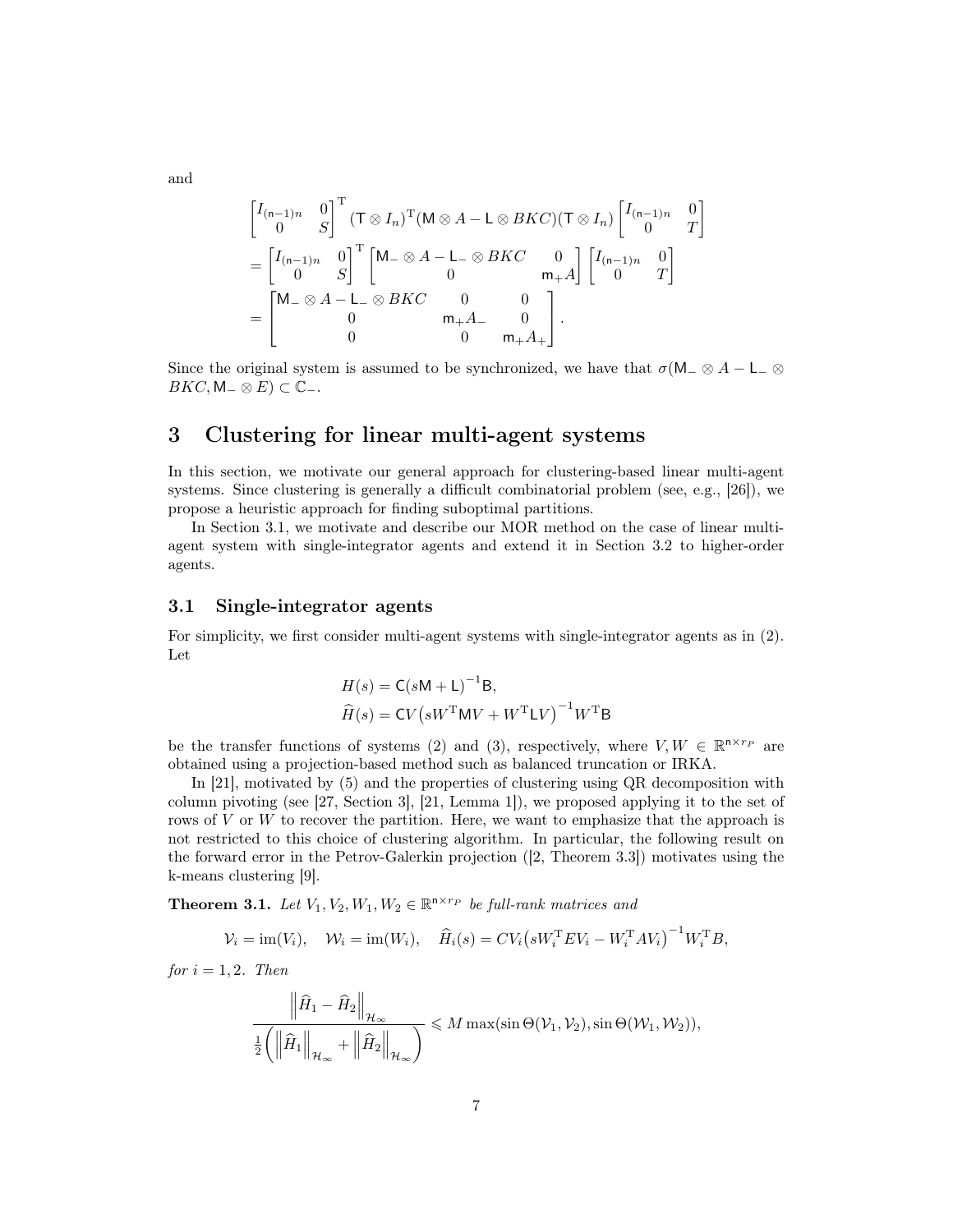where

$$
M = 2 \max(M_1, M_2),
$$
  
\n
$$
M_1 = \frac{\max_{\omega \in \mathbb{R}} ||C||_2 ||V_1(\omega W_1^{\mathrm{T}} E V_1 - W_1^{\mathrm{T}} A V_1)^{-1} W_1^{\mathrm{T}} B ||_2 ||\hat{H}_1(\omega v)||_2^{-1}}{\min_{\omega \in \mathbb{R}} \cos \Theta \left(\ker \left(W_2^{\mathrm{T}} (\omega E - A)^{-1}\right)^{\perp}, V_2\right)},
$$
  
\n
$$
M_2 = \frac{\max_{\omega \in \mathbb{R}} ||CV_2(\omega W_2^{\mathrm{T}} E V_2 - W_2^{\mathrm{T}} A V_2)^{-1} W_2^{\mathrm{T}} ||_2 ||B||_2 ||\hat{H}_2(\omega v)||_2^{-1}}{\min_{\omega \in \mathbb{R}} \cos \Theta \left(\text{im}\left((\omega E - A)^{-1} V_1\right), W_1\right)},
$$

and  $\Theta(\mathcal{M}, \mathcal{N})$  is the largest principal angle between subspaces  $\mathcal{M}, \mathcal{N} \subseteq \mathbb{R}^n$ .

The angle between two subspaces  $\mathcal{V}_1, \mathcal{V}_2 \subseteq \mathbb{R}^n$  is defined by (see [\[2,](#page-12-6) Section 3.1])

$$
\sin \Theta(\mathcal{V}_1, \mathcal{V}_2) \coloneqq \sup_{v_1 \in \mathcal{V}_1} \inf_{v_2 \in \mathcal{V}_2} \frac{\|v_2 - v_1\|_2}{\|v_1\|_2}.
$$

If  $V_1$  and  $V_2$  are of equal dimension, then we have

$$
\sin \Theta(\mathcal{V}_1, \mathcal{V}_2) = \sin \Theta(\mathcal{V}_2, \mathcal{V}_1) = || (I - V_1 V_1^{\mathrm{T}}) V_2 ||_2,
$$

where  $V_1 = \text{im}(V_1)$ ,  $V_2 = \text{im}(V_2)$ , with  $V_1$  and  $V_2$  having orthonormal columns. If additionally  $V_1 = P(P^TP)^{-1/2} \in \mathbb{R}^{n \times r}$  and  $V_2$  is the  $V \in \mathbb{R}^{n \times r_P}$  from the projection-based method, then

$$
(\sin \Theta(\mathcal{V}_1, \mathcal{V}_2))^2 \leq \| \left( I - P(P^{\mathrm{T}} P)^{-1} P^{\mathrm{T}} \right) V \|_{\mathrm{F}}^2
$$
  
\n
$$
= \left\| \left( I - \left[ p(C_1) \cdots p(C_r) \right] \begin{bmatrix} |C_1|^{-1} & & \\ & \ddots & \\ & & |C_r|^{-1} \end{bmatrix} \begin{bmatrix} p(C_1)^{\mathrm{T}} \\ \vdots \\ p(C_r)^{\mathrm{T}} \end{bmatrix} \right) V \right\|_{\mathrm{F}}^2
$$
  
\n
$$
= \left\| \left( I - \sum_{i=1}^r \frac{1}{|C_i|} p(C_i) p(C_i)^{\mathrm{T}} \right) V \right\|_{\mathrm{F}}^2
$$
  
\n
$$
= \sum_{i=1}^r \left\| V_{C_i} - \frac{1}{|C_i|} \mathbb{1}_{|C_i|} \mathbb{1}_{|C_i|}^{\mathrm{T}} V_{C_i} \right\|_{\mathrm{F}}^2
$$
  
\n
$$
= \sum_{i=1}^r \sum_{p \in C_i} \left\| V_{p,:} - \frac{1}{|C_i|} \sum_{q \in C_i} V_{q,:} \right\|_{\mathrm{F}}^2,
$$

which is equal to the k-means cost functional for the set of rows of V, where  $V_{\mathsf{C}_i,:}$  is the submatrix of rows in V corresponding to cluster  $C_i$  and  $V_{p,i}$  is the pth row of V (and similarly for  $V_{q,:}$ ). Therefore, applying the k-means algorithm to the rows of V will minimize an upper bound on the largest principal angle between  $\text{im}(V)$  and  $\text{im}(\mathsf{P})$ .

The advantage of using k-means compared to QR decomposition-based clustering is in that the latter can only, given  $V \in \mathbb{R}^{n \times r_P}$ , return a partition with  $r_P$  clusters. On the other hand, k-means clustering can return a partition with any number of clusters r. This makes it more efficient when  $r_P \ll r$  and projection-based MOR method already generates a good subspace im $(V)$ .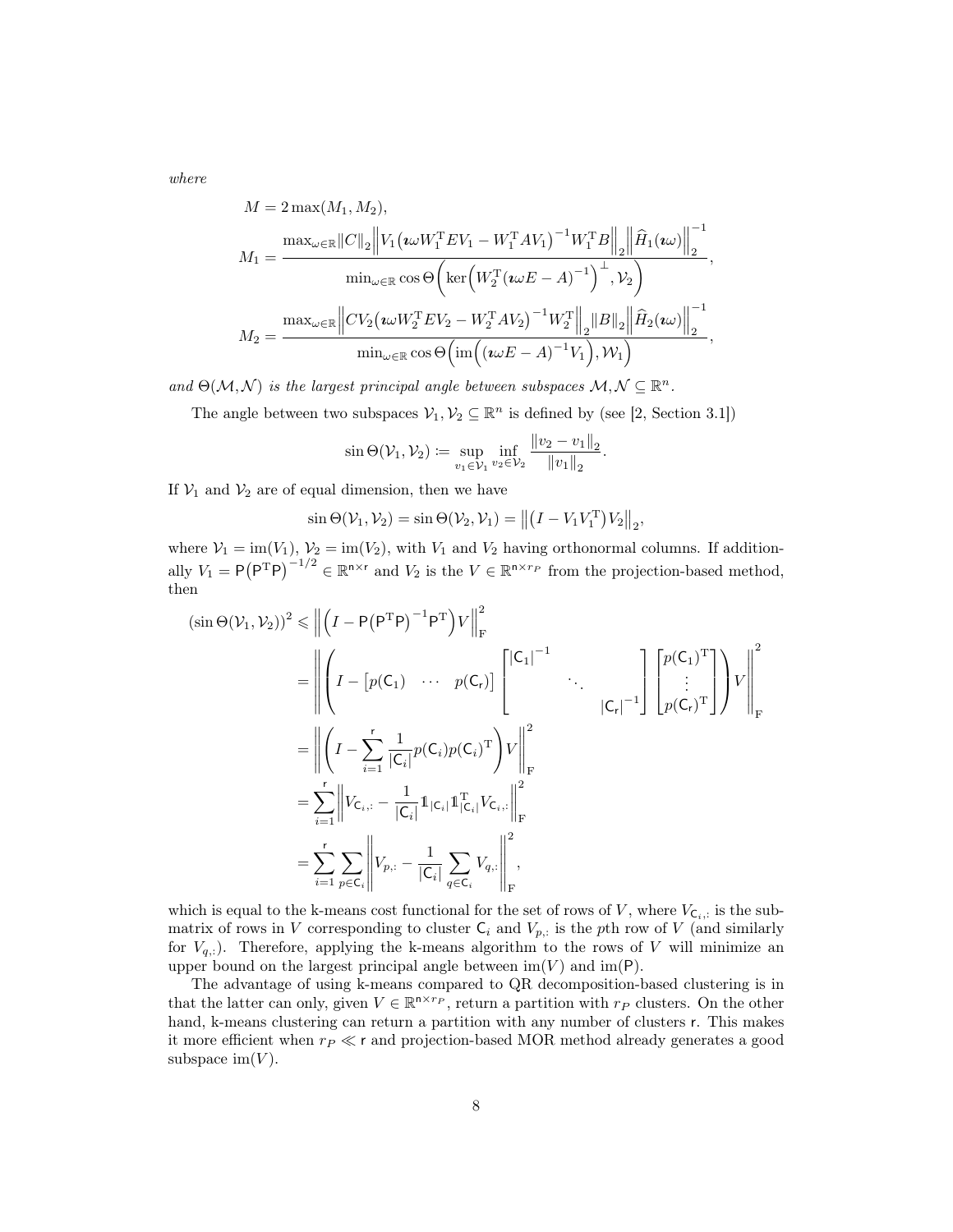#### <span id="page-8-1"></span>3.2 Extension to higher-order agents

For multi-agent systems [\(1\)](#page-3-0) with agents of order n, we have the matrices V and W as in  $(6)$ . QR decomposition-based clustering can then be extended as in Algorithm 2 from [\[22\]](#page-14-3) by clustering the block-columns of  $V^T$  (or  $W^T$ ). For the k-means algorithm, we can show in a similar way as in the single-integrator case that clustering the block-rows leads to minimizing an upper bound of the largest principal angle. Therefore, k-means can be directly applied to the set of block-rows of  $V$  or  $W$ .

Additionally, we need to consider synchronization preservation. In the single-integrator case, clustering using any partition preserves synchronization. In the general case, using Theorem [2.3,](#page-4-6) we need that  $(A-\lambda B K C, E)$  is Hurwitz for all nonzero eigenvalues  $\lambda$  of (L, M). Therefore, if  $(A-\lambda BKC, E)$  is Hurwitz for all  $\lambda \in [\lambda_2, \lambda_n]$ , where  $0 = \lambda_1 < \lambda_2 \leq \cdots \leq \lambda_n$  are the eigenvalues of  $(L, M)$ , then from the interlacing property [\[8\]](#page-13-6), we get that every partition preserves synchronization.

# <span id="page-8-0"></span>4 Clustering for nonlinear multi-agent systems

In this section, we extend the approach from the previous section to a class of nonlinear multi-agent systems. We describe the class of multi-agent systems in Section [4.1.](#page-8-2) Next, in Section [4.2,](#page-9-0) we show that clustering by projection preserves structure for this class of systems.

#### <span id="page-8-2"></span>4.1 Nonlinear multi-agent systems

<span id="page-8-3"></span>Here, we consider a class of nonlinear multi-agent systems. In particular, let the dynamics of the *i*th agent, for  $i = 1, 2, \ldots, n$ , be defined by the control-affine system

$$
\dot{x}_i(t) = A(x_i(t)) + B(x_i(t))v_i(t),
$$
\n(7a)

$$
z_i(t) = C(x_i(t)),\tag{7b}
$$

with functions  $A: \mathbb{R}^n \to \mathbb{R}^n$ ,  $B: \mathbb{R}^n \to \mathbb{R}^{n \times m}$ ,  $C: \mathbb{R}^n \to \mathbb{R}^p$ , state  $x_i(t) \in \mathbb{R}^n$ , input  $v_i(t) \in \mathbb{R}^m$ , and output  $z_i(t) \in \mathbb{R}^p$ . Furthermore, let the interconnections be

$$
\mathsf{m}_i v_i(t) = \sum_{j=1}^{\mathsf{n}} \mathsf{a}_{ij} K(z_i(t), z_j(t)) + \sum_{k=1}^{\mathsf{m}} \mathsf{b}_{ik} u_k(t), \tag{7c}
$$

for  $i = 1, 2, ..., n$ , with inertias  $m_i > 0$  and  $M = diag(m_i)$ , coupling  $K: \mathbb{R}^p \times \mathbb{R}^p \to \mathbb{R}^m$ , external input  $u_k(t) \in \mathbb{R}^m$ ,  $k = 1, 2, ..., m$ , where  $A = [a_{ij}]$  is the adjacency matrix of the graph G, and  $B = [b_{ik}]$ . Additionally, let the external output be

$$
y_{\ell}(t) = \sum_{j=1}^{n} c_{\ell j} z_j(t), \qquad (7d)
$$

with  $C = [c_{\ell j}]$ . We assume functions A, B, C, K are continuous and that there is a unique global solution  $x(t) = col(x_1(t), x_2(t), \ldots, x_n(t))$  for any admissible  $u(t)$ .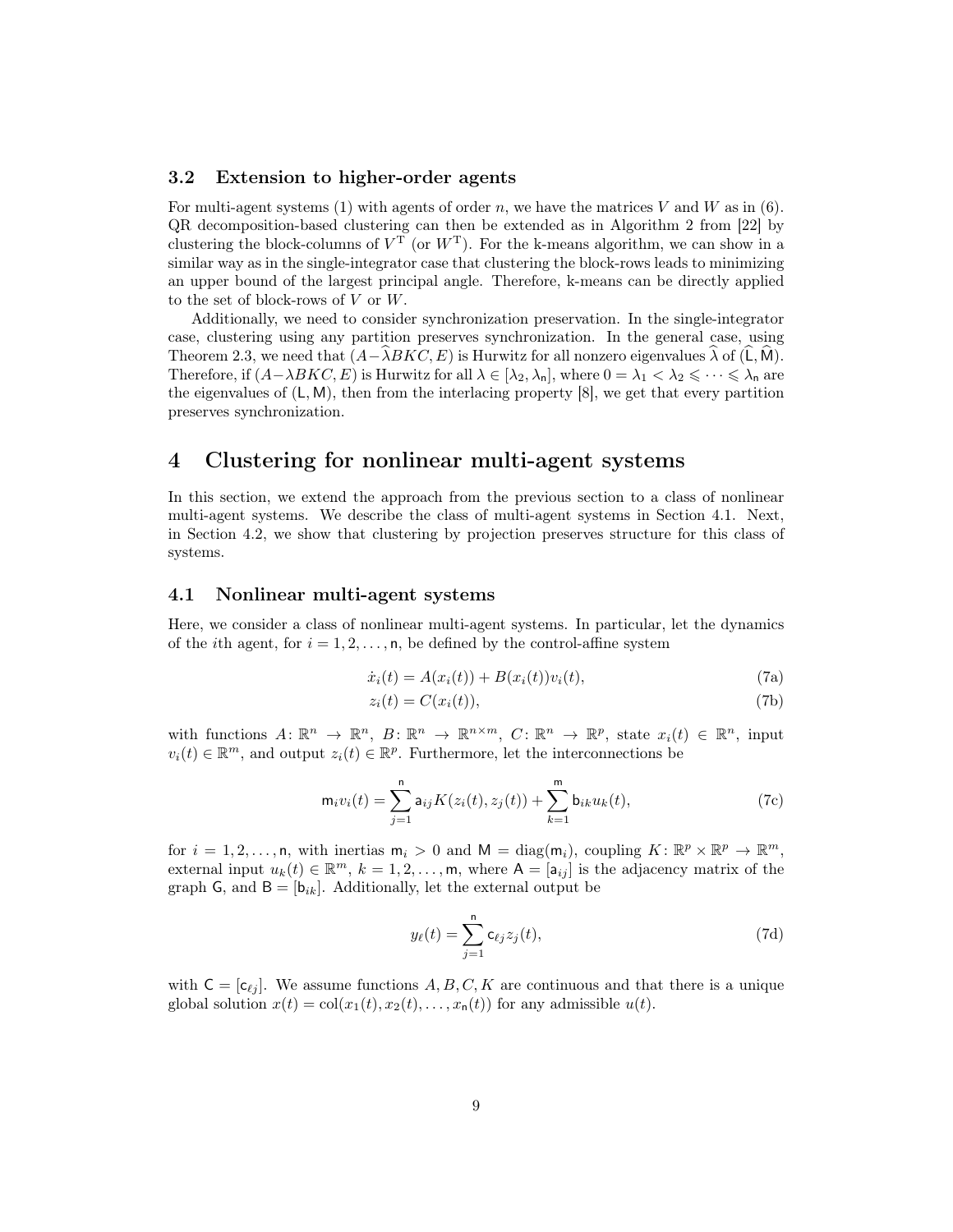## <span id="page-9-0"></span>4.2 Clustering by projection

We want to find the form of the reduced order model obtained from Galerkin projection with  $V = P \otimes I_n$ . We can rewrite [\(7\)](#page-8-3) to

<span id="page-9-1"></span>
$$
(M \otimes I_n)\dot{x}(t) = f(x(t), u(t)),
$$
  

$$
y(t) = g(x(t)),
$$

for some functions  $f$  and  $g$ . The reduced model is

$$
(\mathsf{P}^{\mathrm{T}}\mathsf{M}\mathsf{P}\otimes I_n)\dot{\hat{x}}(t) = (\mathsf{P}^{\mathrm{T}}\otimes I_n)f((\mathsf{P}\otimes I_n)\hat{x}(t),u(t)),
$$
  

$$
\hat{y}(t) = g((\mathsf{P}\otimes I_n)\hat{x}(t)),
$$
\n(8)

with  $\hat{x}(t) = \text{col}(\hat{x}_1(t), \hat{x}_2(t), \dots, \hat{x}_r(t))$  and  $\hat{x}_i(t) \in \mathbb{R}^n$ . Let  $\pi(j) \in \{1, 2, \dots, r\}$  be such that  $j \in \mathsf{C}_{\pi(j)}$ , for  $j \in \{1, 2, \ldots, n\}$ . Premultiplying [\(8\)](#page-9-1) with  $e_i^T \otimes I_n$  for some  $i \in \{1, 2, \ldots, r\}$ , we find

$$
\hat{m}_{i}\hat{x}_{i}(t)
$$
\n
$$
= \sum_{i \in \mathsf{C}_{i}} \left( m_{i} A(\hat{x}_{i}(t)) + B(\hat{x}_{i}(t)) \left( \sum_{j=1}^{n} a_{ij} K\big(C(\hat{x}_{i}(t)), C(\hat{x}_{\pi(j)}(t))\big) + \sum_{k=1}^{m} b_{ik} u_{k}(t) \right) \right)
$$
\n
$$
+ B(\hat{x}_{i}(t)) \left( \sum_{i \in \mathsf{C}_{i}} \sum_{j=1}^{n} a_{ij} K\big(C(\hat{x}_{i}(t)), C(\hat{x}_{\pi(j)}(t))\big) + \sum_{i \in \mathsf{C}_{i}} \sum_{k=1}^{m} b_{ik} u_{k}(t) \right)
$$
\n
$$
= \hat{m}_{i} A(\hat{x}_{i}(t)) \left( \sum_{j=1}^{r} \sum_{i \in \mathsf{C}_{i}} \sum_{j \in \mathsf{C}_{j}} a_{ij} K\big(C(\hat{x}_{i}(t)), C(\hat{x}_{j}(t))\big) + \sum_{k=1}^{m} \sum_{i \in \mathsf{C}_{i}} b_{ik} u_{k}(t) \right)
$$
\n
$$
= \hat{m}_{i} A(\hat{x}_{i}(t)) + B(\hat{x}_{i}(t)) \left( \sum_{j=1}^{r} \hat{a}_{ij} K(C(\hat{x}_{i}(t)), C(\hat{x}_{j}(t))) + \sum_{k=1}^{m} \sum_{i \in \mathsf{C}_{i}} b_{ik} u_{k}(t) \right),
$$

for

$$
\widehat{m}_i = \sum_{i \in C_i} m_i, \quad \widehat{a}_{ij} = \sum_{i \in C_i} \sum_{j \in C_j} a_{ij}, \quad \widehat{b}_{ik} = \sum_{i \in C_i} b_{ik}.
$$

Defining  $\hat{\mathsf{M}} := \text{diag}(\hat{\mathsf{m}}_i)$ ,  $\hat{\mathsf{A}} := [\hat{\mathsf{a}}_{ij}]$ , and  $\hat{\mathsf{B}} := [\hat{\mathsf{b}}_{ik}]$ , we see that  $\hat{\mathsf{M}} = \mathsf{P}^{\mathrm{T}}\mathsf{M}\mathsf{P}$ ,  $\hat{\mathsf{A}} = \mathsf{P}^{\mathrm{T}}\mathsf{A}\mathsf{P}$ , and  $\hat{\mathsf{B}} = \mathsf{P}^{\mathrm{T}}\mathsf{B}$ . For the output, we have

$$
\widehat{y}_{\ell}(t) = \sum_{j=1}^{n} c_{\ell j} C(\widehat{x}_{\pi(j)}(t)) = \sum_{j=1}^{r} \sum_{j \in \mathsf{C}_j} c_{\ell j} C(\widehat{x}_j(t)) = \sum_{j=1}^{r} \widehat{c}_{\ell j} C(\widehat{x}_j(t)),
$$

where

$$
\widehat{\mathsf{c}}_{\ell j} = \sum_{j \in \mathsf{C}_j} \mathsf{c}_{\ell j}.
$$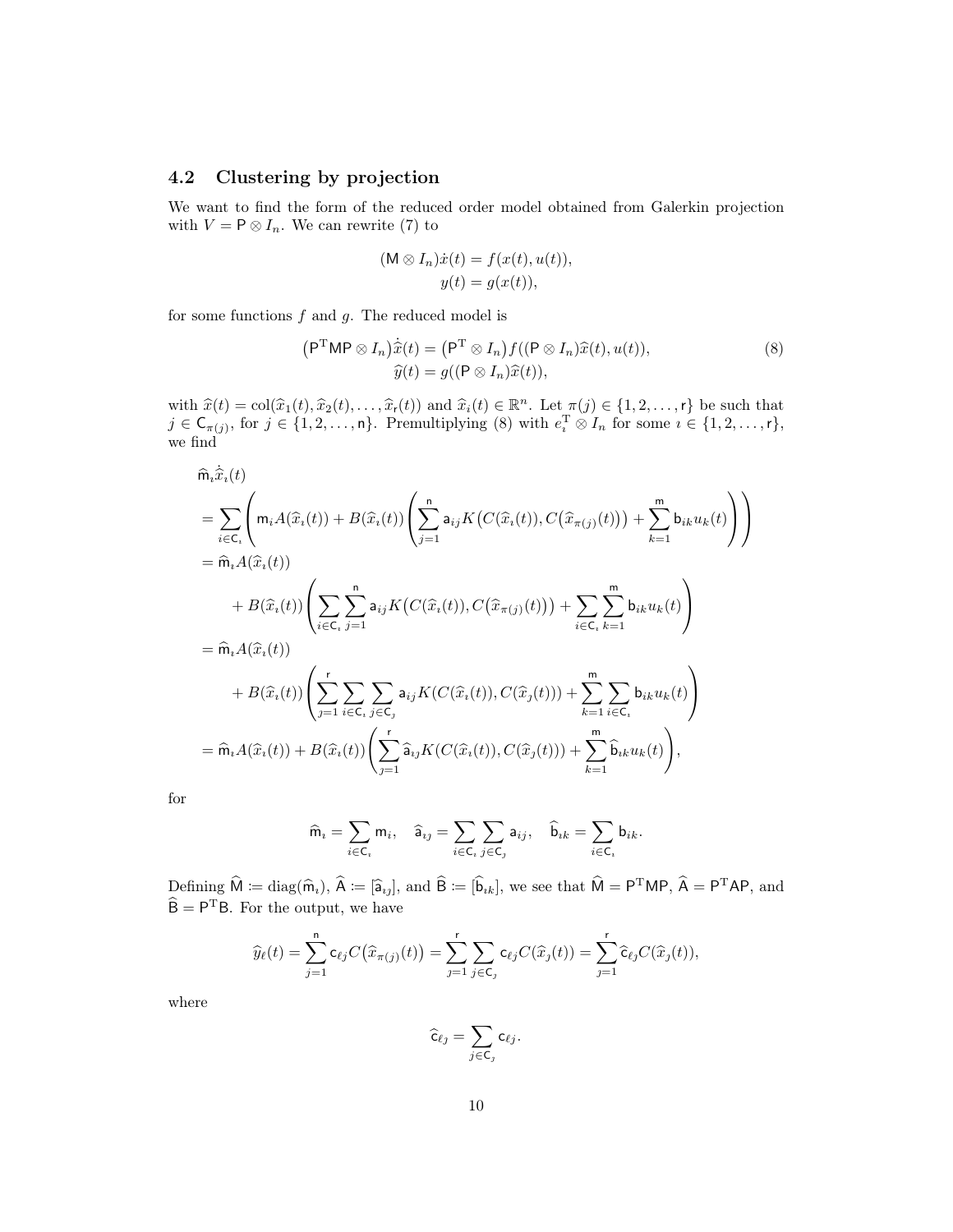Thus, for  $\hat{\mathsf{C}} := [\hat{\mathsf{c}}_{\ell_1}]$ , we have  $\hat{\mathsf{C}} = \mathsf{C}\mathsf{P}$ . Therefore, we showed how to construct a reduced model of the same structure as the original multi-agent system. Based on this, to find a good partition, we can apply any projection-based MOR method for nonlinear systems (e.g., proper orthogonal decomposition [\[10\]](#page-13-7)) and cluster the block-rows of the matrix used to project the system.

# <span id="page-10-0"></span>5 Numerical examples

Here, we demonstrate our approach for different network examples, beginning with a small linear multi-agent system in Section [5.1.](#page-10-1) Next, in Section [5.2,](#page-11-1) we use the Van der Pol oscillator network.

The source code of the implementations used to compute the presented results can be obtained from

```
https://doi.org/10.5281/zenodo.3700182
```
and is authored by Petar Mlinarić.

#### <span id="page-10-1"></span>5.1 Small network example

To illustrate distance to optimality, we use a small example from [\[24\]](#page-15-1) with 10 singleintegrator agents, where we can compute the  $\mathcal{H}_2$  and  $\mathcal{H}_{\infty}$  errors for all possible partitions. The Laplacian and input matrices are

$$
\mathsf{L} = \left[\begin{smallmatrix}5 & 0 & 0 & 0 & 0 & -5 & 0 & 0 & 0 & 0 \\ 0 & 5 & 0 & 0 & -3 & -2 & 0 & 0 & 0 & 0 \\ 0 & 0 & 6 & -1 & -2 & -3 & 0 & 0 & 0 & 0 \\ 0 & 0 & -1 & 6 & -5 & 0 & 0 & 0 & 0 & 0 \\ 0 & -3 & -2 & -5 & 25 & -6 & -7 & 0 & 0 \\ -5 & -2 & -3 & 0 & -2 & 25 & -6 & -7 & 0 & 0 \\ 0 & 0 & 0 & 0 & -6 & -6 & 15 & -1 & -1 & -1 \\ 0 & 0 & 0 & 0 & 0 & -7 & -7 & -1 & 15 & 0 & 0 \\ 0 & 0 & 0 & 0 & 0 & 0 & -1 & 0 & 0 & 1\end{smallmatrix}\right], \quad \mathsf{B} = \left[\begin{smallmatrix}0 & 0 \\0 & 0 \\0 & 0 \\0 & 0 \\0 & 0 \\1 & 0 \\0 & 0 \\0 & 0\end{smallmatrix}\right],
$$

and we chose the edge ordering and orientation such that the incidence and edge-weights matrices are

|   |   |             |   |          |                | 0 | 0          | 0              | 0        | 0 |              |   |                | 0        |   |  |
|---|---|-------------|---|----------|----------------|---|------------|----------------|----------|---|--------------|---|----------------|----------|---|--|
|   |   | $0 - 1 - 1$ |   |          | 0              | 0 | $\theta$   | 0              | 0        | 0 | 0            | 0 | 0              | 0        | 0 |  |
|   |   | 0           |   |          | $-1$ $-1$ $-1$ |   | $\theta$   | 0              | $\theta$ | 0 | 0            | 0 | 0              | 0        | 0 |  |
|   | 0 | 0           | 0 |          | $\overline{0}$ | 0 | $-1$       | $\theta$       | $\theta$ | 0 | 0            | 0 | $\theta$       | $\theta$ | 0 |  |
| R |   |             |   | $\theta$ |                |   | $0\quad 1$ | $-1$ $-1$ $-1$ |          |   | $\theta$     | 0 | $\theta$       | $\theta$ | 0 |  |
|   |   |             |   |          | 0              | 1 | $\theta$   | 1              | $\theta$ | 0 | $-1 -1$      |   | $\overline{0}$ | $\theta$ | 0 |  |
|   |   | 0           | 0 | 0        | 0              | 0 | $\theta$   | 0              | 1        | 0 | $\mathbf{1}$ |   | $-1$ $-1$ $-1$ |          |   |  |
|   |   |             |   | 0        | 0              | 0 | 0          | 0              | 0        | 1 |              |   |                | 0        |   |  |
|   |   | 0           | 0 | 0        | 0              | 0 | 0          | 0              | 0        | 0 | $\theta$     | 0 | 0              | 1        |   |  |
|   |   |             |   |          |                |   |            |                |          |   |              |   |                |          |   |  |

and  $W = diag(5, 3, 2, 1, 2, 3, 5, 2, 6, 7, 6, 7, 1, 1, 1)$ , respectively. The output matrix is  $C =$  $W^{1/2}R^{T}$ .

For this example, we focus on partitions with five clusters. There are in total 42 525 such partitions. Table [1](#page-17-0) shows the 15 best partitions with respect to the  $\mathcal{H}_2$  and  $\mathcal{H}_{\infty}$  errors.

First, we used IRKA to find a reduced model of order  $r = 5$ . It found a reduced model with relative  $\mathcal{H}_2$  error of  $3.30412 \times 10^{-2}$ , which is 3.88 times better than the best partition. The partition resulting from QR decomposition-based clustering applied to IRKA's V matrix is

$$
\{\{1,3\},\{2,4,9,10\},\{5,8\},\{6\},\{7\}\},
$$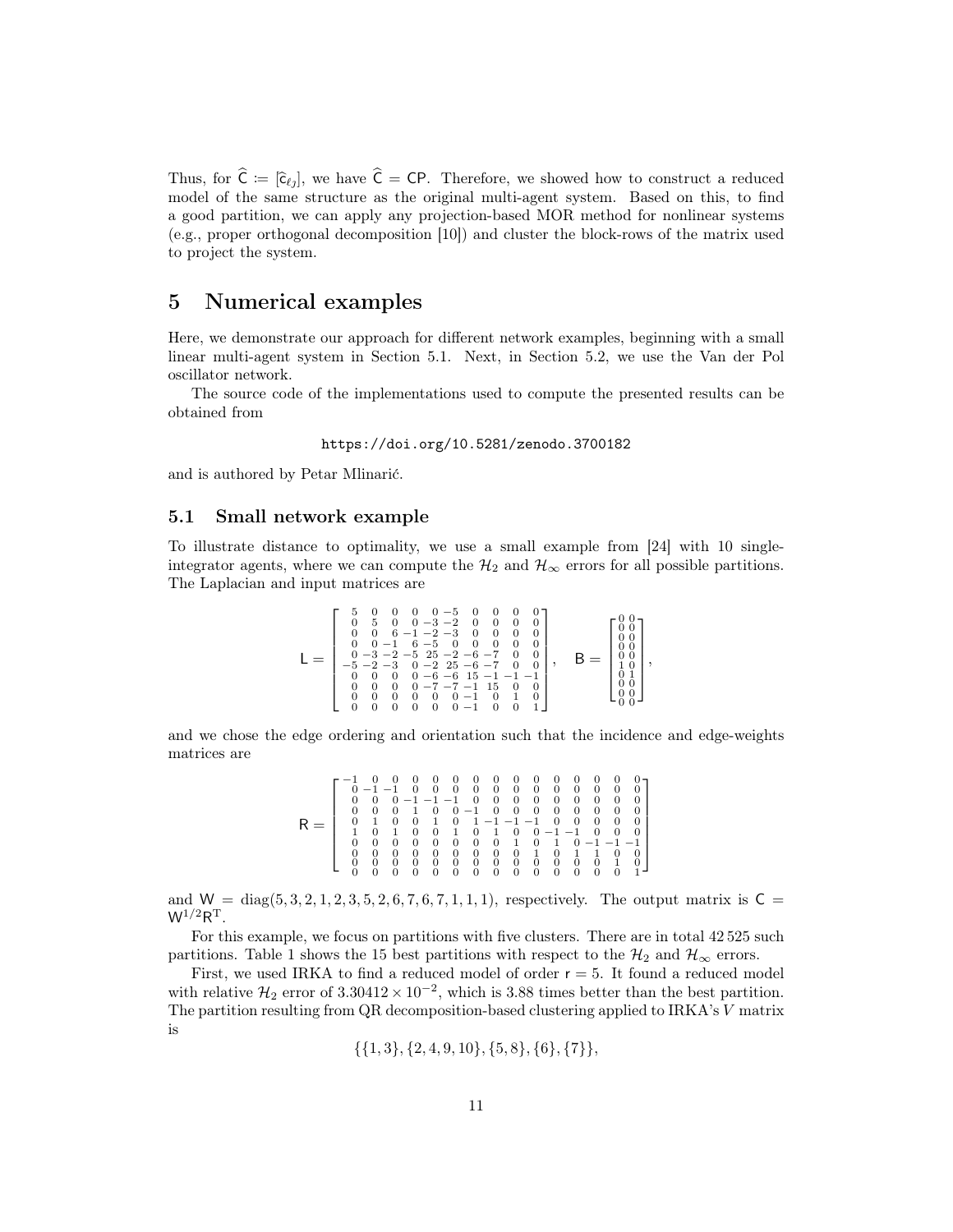with the associated relative  $\mathcal{H}_2$  error of 0.150654. It is more than 4 times worse than using IRKA, but note that this partition is the 14th best partition and that the best partition produces about 1.18 times better error.

We notice by  $(5)$  that W can also be used to find a good partition. In this example, QR decomposition-based clustering returns the partition

$$
\{\{1,2,3,9,10\},\{4,8\},\{5\},\{6\},\{7\}\},
$$

with the relative  $\mathcal{H}_2$  error 0.179746, which is worse than using only V from IRKA. Using the first five left singular vectors of  $[V \ W]$  gives us

$$
\{\{1,2,3,4\},\{5,8\},\{6\},\{7\},\{9,10\}\},
$$

which is the second best partition in terms of the  $\mathcal{H}_2$  error and sixth best in terms of the  $\mathcal{H}_{\infty}$  error. Furthermore, using balanced truncation instead of IRKA produces the same partition, using either V or the first five left singular vectors of  $[V \mid W]$ .

Therefore, at least in this example, clustering the rows of  $V$  and/or  $W$  gives close to optimal partitions. Additionally, k-means clustering performs better that QR decompositionbased clustering.

## <span id="page-11-1"></span>5.2 Van der Pol oscillators

<span id="page-11-2"></span>Here, we use the Van der Pol oscillator network example from [\[19\]](#page-14-7), where the agents are given by

$$
\dot{x}_{i,1}(t) = x_{i,2}(t) + \sigma v_i(t),\tag{9a}
$$

$$
\dot{x}_{i,2}(t) = \mu \left( 1 - x_{i,1}(t)^2 \right) x_{i,2}(t) - x_{i,1}(t) - c v_i(t), \tag{9b}
$$

and interconnections by

$$
v_i(t) = \sum_{j=1}^n a_{ij}((x_{i,1}(t) - x_{j,1}(t)) + (x_{i,2}(t) - x_{j,2}(t))) + \sum_{k=1}^m b_{ik}u_k(t),
$$
 (9c)

with  $\mu = 0.5$  and  $\sigma = 0.1$ . Additionally, we chose a larger  $10 \times 10$  grid graph (n = 100), set the input matrix to be  $B = e_1$  (i.e., one of the corner agents receives external input) and used  $c = 100$  to have synchronization.

Figure [1](#page-12-7) shows the state trajectory of the system for zero initial condition and input  $u(t) = e^{-t}$ , using an adaptive BDF integrator producing 987 snapshots. We used these snapshots to find the POD modes, with associated singular values shown in Figure [2.](#page-13-8)

Changing the input to  $u(t) = e^{-t/10} \sin t$  gives the trajectory in Figure [3.](#page-14-8) Applying k-means clustering to the first two POD modes to generate 10 clusters produces a reduced model with the error trajectory in Figure [4.](#page-15-4) We computed the relative  $\mathcal{L}_2$  error for k-means clustering using the first two POD modes with different number of clustering, which can be seen in Figure [5.](#page-16-0) For this example, we see that the error decays exponentially with the order of the reduced model.

## <span id="page-11-0"></span>6 Conclusions

We extended clustering by projection to a class of nonlinear multi-agent systems and presented our clustering-based MOR method, combining any projection-based MOR method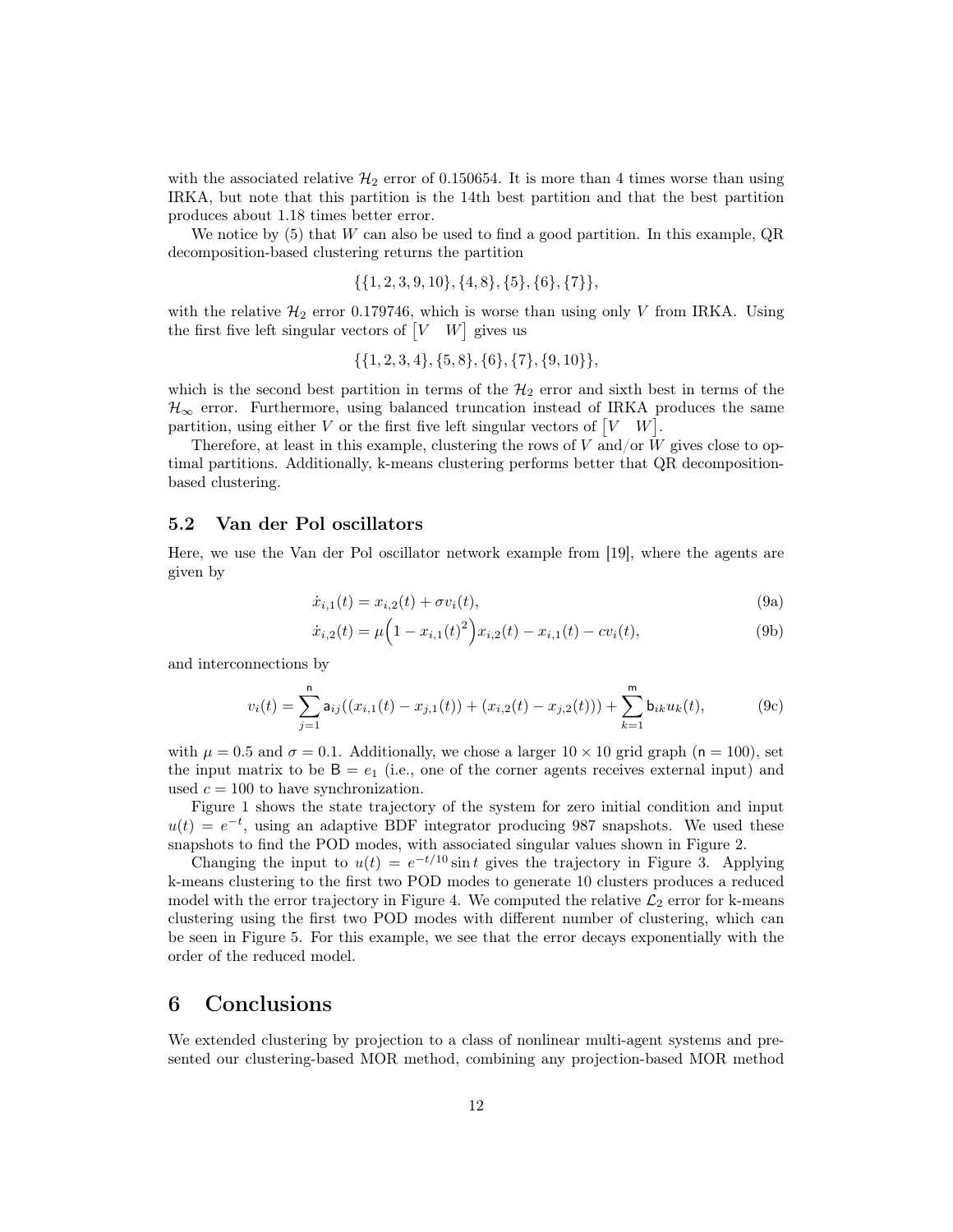

<span id="page-12-7"></span>Figure 1: State trajectory of the Van der Pol oscillator network [\(9\)](#page-11-2) for zero initial condition and input  $u(t) = e^{-t}$ 

and a clustering algorithm, for reduction of multi-agent systems using graph partitions. In particular, we motivated the use of the k-means algorithm.

Our numerical test for a small network shows that our algorithm finds close to optimal partitions. We demonstrated our method on a larger nonlinear oscillator network.

# References

- <span id="page-12-2"></span>[1] A. C. Antoulas, C. A. Beattie, and S. Gugercin. Interpolatory model reduction of large-scale dynamical systems. In Javad Mohammadpour and Karolos M. Grigoriadis, editors, Efficient Modeling and Control of Large-Scale Systems, pages 3–58. Springer US, 2010.
- <span id="page-12-6"></span>[2] C. A. Beattie, S. Gugercin, and S. Wyatt. Inexact solves in interpolatory model reduction. Linear Algebra Appl., 436(8):2916–2943, 2012.
- <span id="page-12-1"></span>[3] B. Besselink, H. Sandberg, and K. H. Johansson. Clustering-based model reduction of networked passive systems. IEEE Trans. Autom. Control, 61(10):2958–2973, 2016.
- <span id="page-12-0"></span>[4] A. Chapman and M. Mesbahi. UAV flocking with wind gusts: Adaptive topology and model reduction. In American Control Conference (ACC), pages 1045–1050, June 2011.
- <span id="page-12-4"></span>[5] X. Cheng, Y. Kawano, and J. M. A. Scherpen. Graph structure-preserving model reduction of linear network systems. In European Control Conference (ECC), pages 1970–1975, 2016.
- <span id="page-12-5"></span>[6] X. Cheng, Y. Kawano, and J. M. A. Scherpen. Model reduction of multi-agent systems using dissimilarity-based clustering. IEEE Trans. Autom. Control, 2018.
- <span id="page-12-3"></span>[7] C. Godsil and G. Royle. Algebraic graph theory, volume 207 of Graduate Texts in Mathematics. Springer-Verlag, New York, 2001.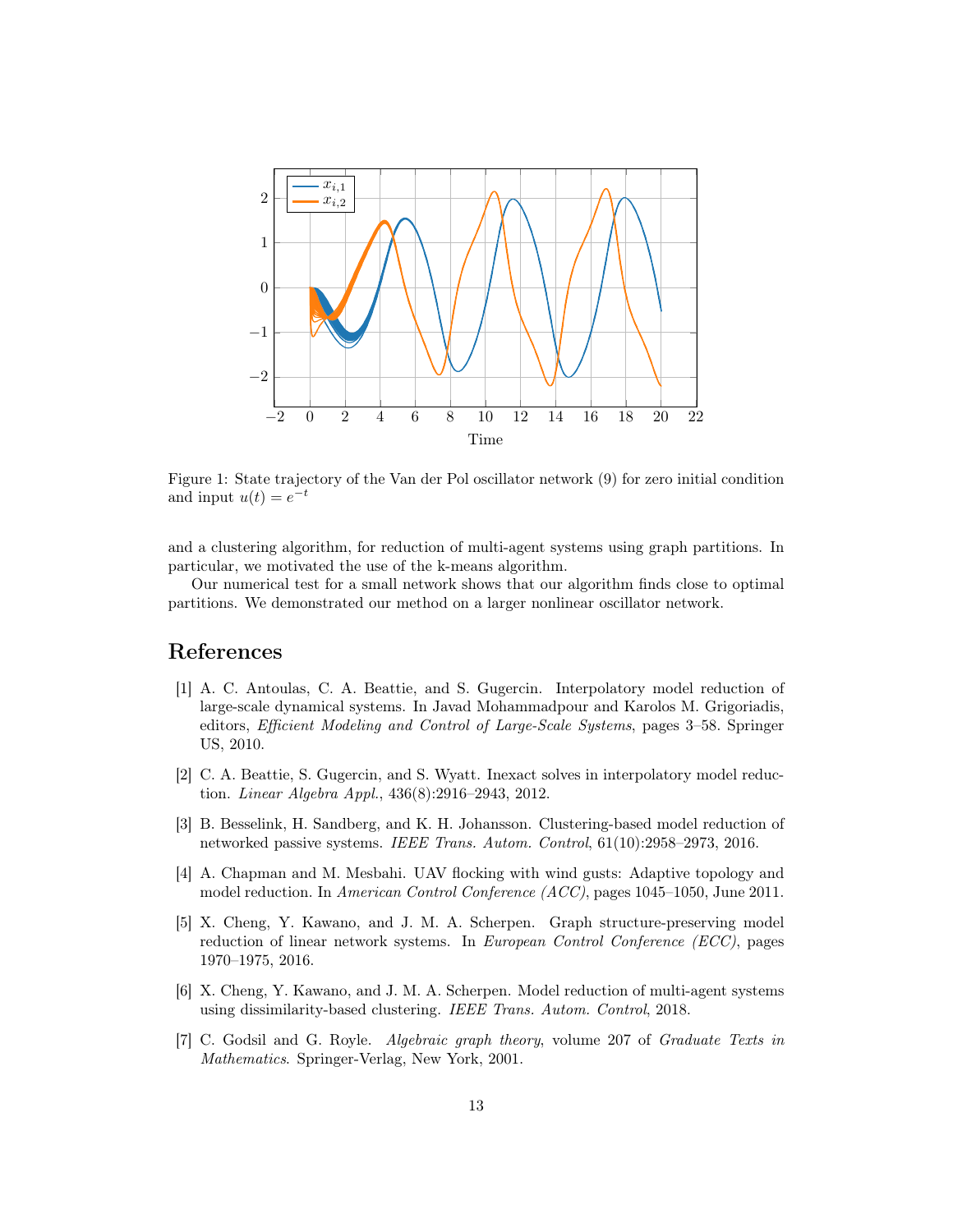

<span id="page-13-8"></span>Figure 2: POD singular values based on snapshots from Figure [1](#page-12-7)

- <span id="page-13-6"></span>[8] G. H. Golub and C. F. Van Loan. Matrix Computations. Johns Hopkins Studies in the Mathematical Sciences. Johns Hopkins University Press, Baltimore, fourth edition, 2013.
- <span id="page-13-5"></span>[9] J. A. Hartigan and M. A. Wong. Algorithm AS 136: A k-means clustering algorithm. Journal of the Royal Statistical Society. Series C (Applied Statistics), 28(1):100–108, 1979.
- <span id="page-13-7"></span>[10] M. Hinze and S. Volkwein. Proper orthogonal decomposition surrogate models for nonlinear dynamical systems: Error estimates and suboptimal control. In P. Benner, V. Mehrmann, and D.C. Sorensen, editors, Dimension Reduction of Large-Scale Systems, volume 45 of Lect. Notes Comput. Sci. Eng., pages 261–306. Springer-Verlag, Berlin/Heidelberg, Germany, 2005.
- <span id="page-13-2"></span>[11] T. Ishizaki, K. Kashima, A. Girard, J. Imura, L. Chen, and K. Aihara. Clustering-based  $\mathcal{H}_2$ -state aggregation of positive networks and its application to reduction of chemical master equations. In 51st IEEE Conference on Decision and Control (CDC), pages 4175–4180, December 2012.
- <span id="page-13-3"></span>[12] T. Ishizaki, K. Kashima, A. Girard, J. Imura, L. Chen, and K. Aihara. Clustered model reduction of positive directed networks. Automatica J. IFAC, 59:238–247, 2015.
- <span id="page-13-1"></span>[13] T. Ishizaki, K. Kashima, J. Imura, and K. Aihara. Model reduction and clusterization of large-scale bidirectional networks. IEEE Trans. Autom. Control, 59(1):48–63, January 2014.
- <span id="page-13-4"></span>[14] T. Ishizaki, R. Ku, and J. Imura. Clustered model reduction of networked dissipative systems. In American Control Conference (ACC), pages 3662–3667, 2016.
- <span id="page-13-0"></span>[15] H.-J. Jongsma, P. Mlinarić, S. Grundel, P. Benner, and H. L. Trentelman. Model reduction of linear multi-agent systems by clustering with  $\mathcal{H}_2$  and  $\mathcal{H}_{\infty}$  error bounds. Math. Control Signals Systems, 30(6), April 2018.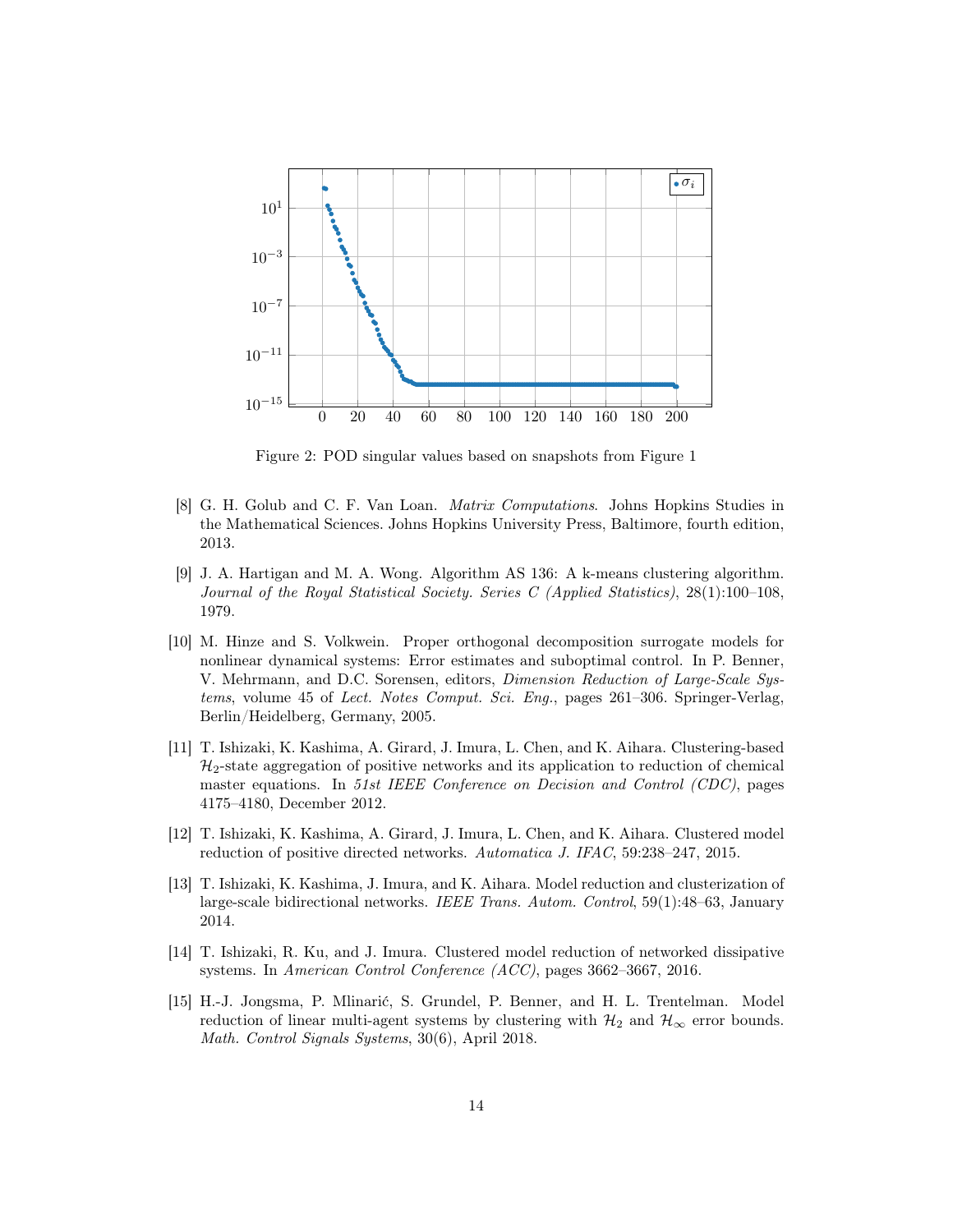

<span id="page-14-8"></span>Figure 3: Van der Pol oscillator state trajectory for zero initial condition and input  $u(t)$  =  $e^{-t/10}\sin t$ 

- <span id="page-14-6"></span>[16] Z. Li, Z. Duan, G. Chen, and L. Huang. Consensus of multiagent systems and synchronization of complex networks: A unified viewpoint. IEEE Trans. Circuits Syst. I, Regular Papers, 57(1):213–224, January 2010.
- <span id="page-14-0"></span>[17] S. Martini, M. Egerstedt, and A. Bicchi. Controllability decompositions of networked systems through quotient graphs. In 47th IEEE Conference on Decision and Control (CDC), pages 5244–5249, December 2008.
- <span id="page-14-1"></span>[18] S. Martini, M. Egerstedt, and A. Bicchi. Controllability analysis of multi-agent systems using relaxed equitable partitions. Int. J. Syst., Control Commun.,  $2(1/2/3):100-121$ , January 2010.
- <span id="page-14-7"></span>[19] P. Massioni and G. Scorletti. Consensus analysis of large-scale nonlinear homogeneous multiagent formations with polynomial dynamics. International Journal of Robust and Nonlinear Control, 28(17):5605–5617, 2018.
- <span id="page-14-4"></span>[20] M. Mesbahi and M. Egerstedt. Graph Theoretic Methods in Multiagent Networks. Princeton Series in Applied Mathematics. Princeton University Press, Princeton, NJ, 2010.
- <span id="page-14-2"></span>[21] P. Mlinarić, S. Grundel, and P. Benner. Efficient model order reduction for multiagent systems using QR decomposition-based clustering. In 54th IEEE Conference on Decision and Control (CDC), pages 4794–4799, December 2015.
- <span id="page-14-3"></span>[22] P. Mlinarić, S. Grundel, and P. Benner. Clustering-based model order reduction for multi-agent systems with general linear time-invariant agents. In 22nd International Symposium on Mathematical Theory of Networks and Systems (MTNS), pages 230–235, Minneapolis, MN, USA, 2016.
- <span id="page-14-5"></span>[23] N. Monshizadeh, H. L. Trentelman, and M. K. Camlibel. Stability and synchronization preserving model reduction of multi-agent systems. Syst. Control Lett., 62(1):1–10, 2013.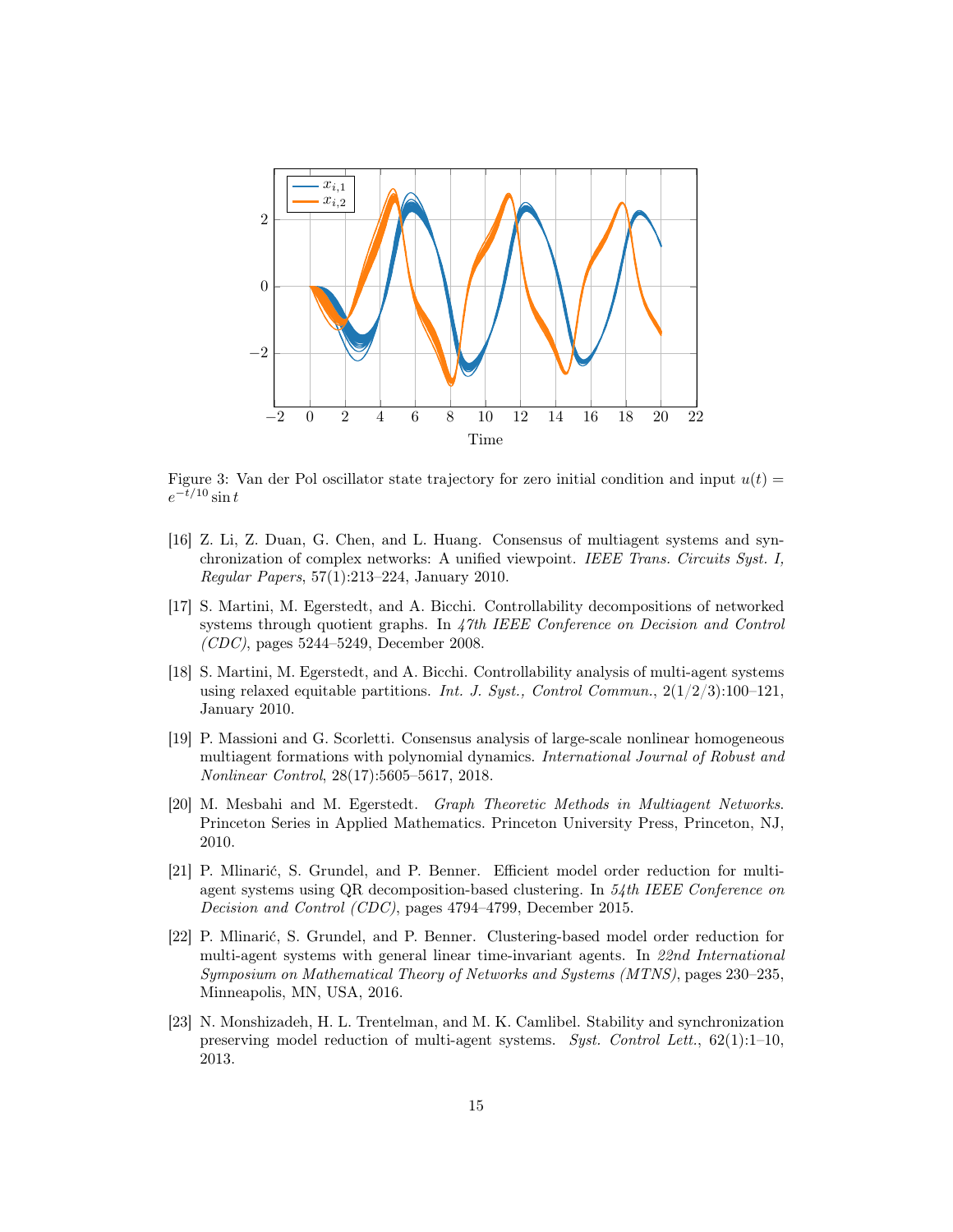

<span id="page-15-4"></span>Figure 4: Van der Pol oscillator error when using k-means with the first two POD modes for zero initial condition and input  $u(t) = e^{-t/10} \sin t$ 

- <span id="page-15-1"></span>[24] N. Monshizadeh, H. L. Trentelman, and M. K. Camlibel. Projection-based model reduction of multi-agent systems using graph partitions. IEEE Trans. Control Netw. Syst., 1(2):145–154, June 2014.
- <span id="page-15-0"></span>[25] A. Rahmani, M. Ji, M. Mesbahi, and M. Egerstedt. Controllability of multi-agent systems from a graph-theoretic perspective.  $SIAM$  J. Control Optim.,  $48(1):162-186$ , 2009.
- <span id="page-15-3"></span>[26] S. E. Schaeffer. Graph clustering. *Comput. Sci. Rev.*, 1(1):27–64, 2007.
- <span id="page-15-2"></span>[27] H. Zha, X. He, C. Ding, H. Simon, and M. Gu. Spectral relaxation for k-means clustering. In Proceedings of the 14th International Conference on Neural Information Processing Systems: Natural and Synthetic, pages 1057–1064, 2001.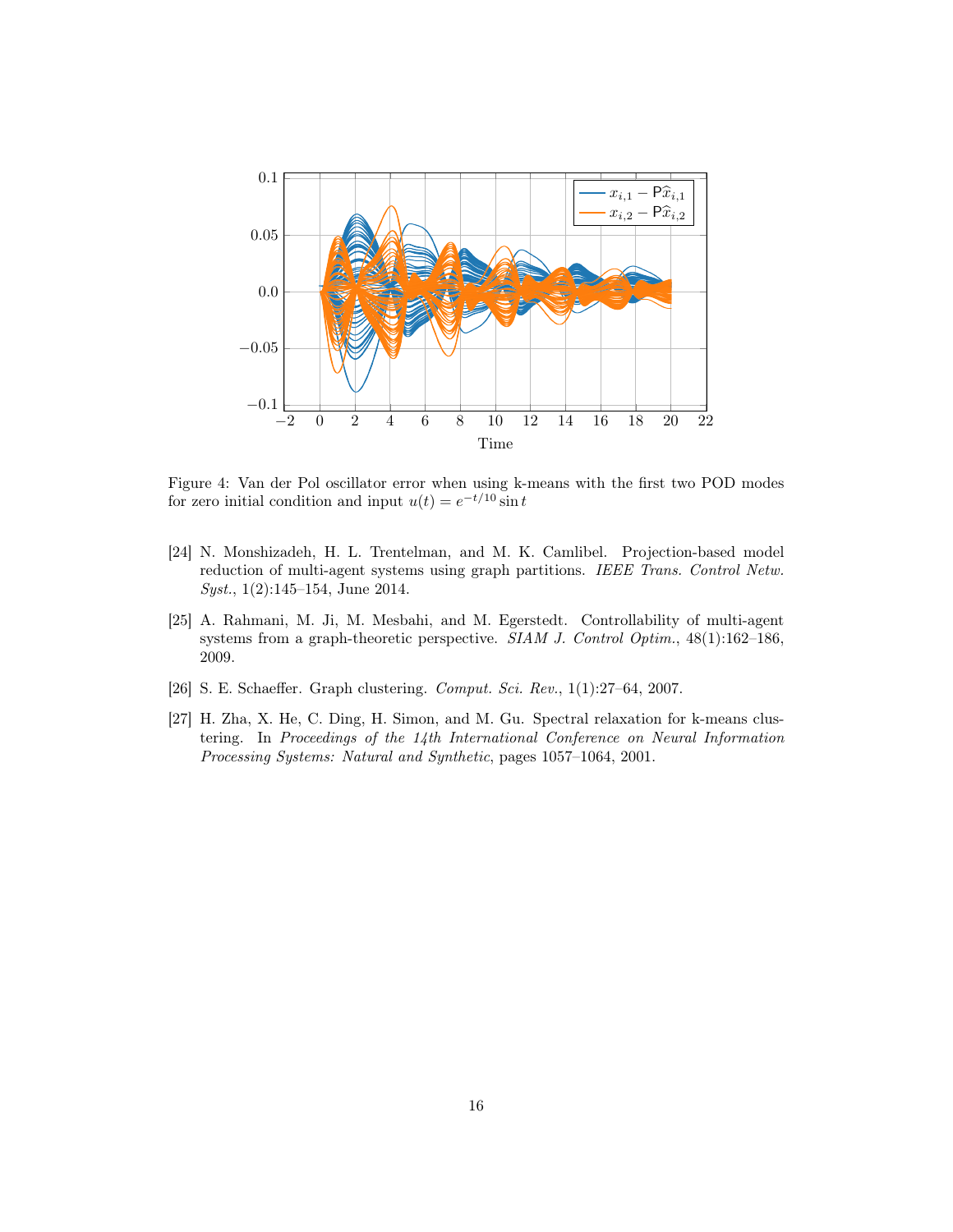

<span id="page-16-0"></span>Figure 5: Relative  $\mathcal{L}_2$  error for zero initial condition and test input  $u(t) = e^{-t/10} \sin t$  for k-means clustering using the first two POD modes